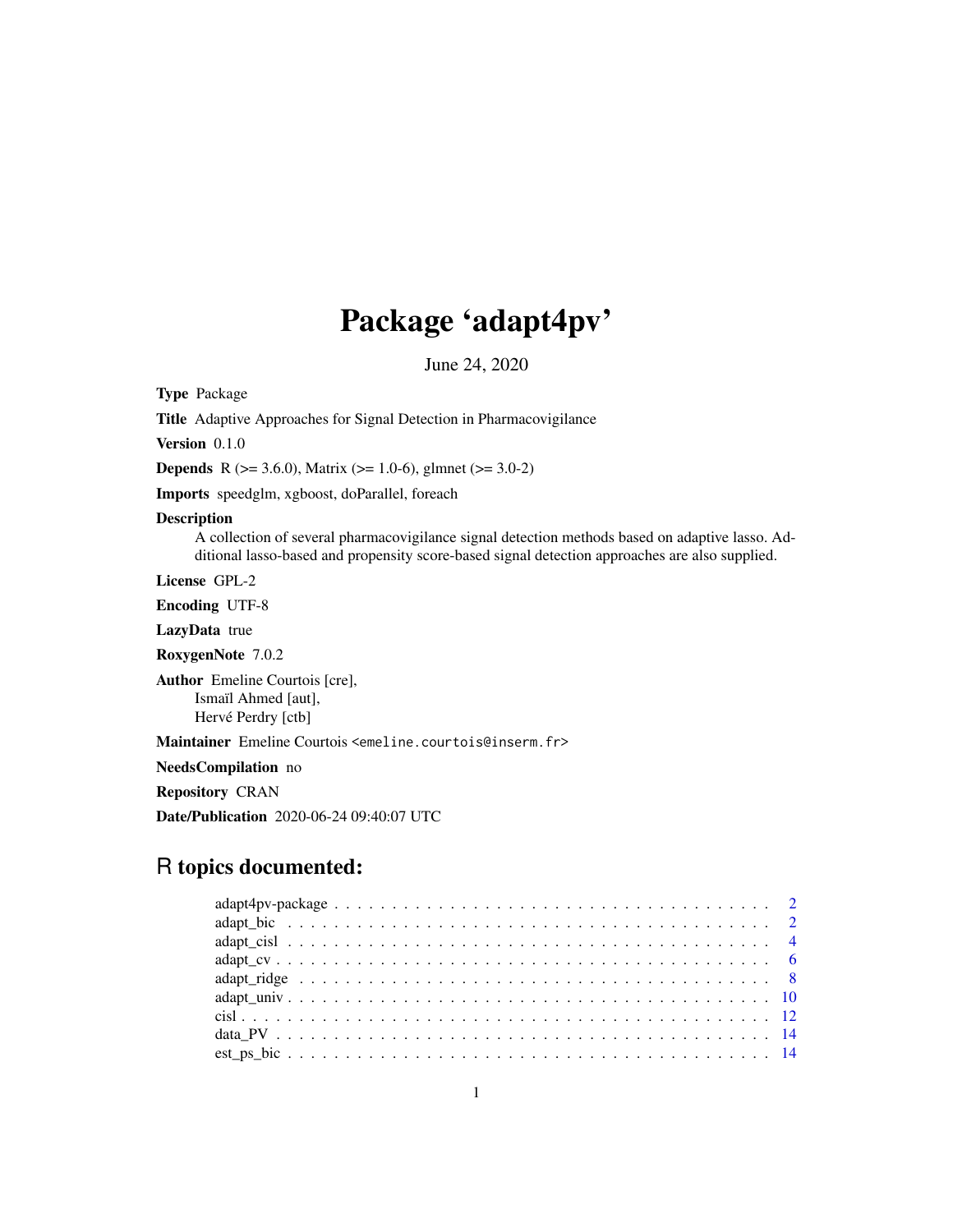<span id="page-1-0"></span>

adapt4pv-package *Adaptive approaches for signal detection in PharmacoVigilance*

#### Description

This package fits adaptive lasso approaches in high dimension for signal detection in pharmacovigilance. In addition to classical implementations found in the litterature, we implemented two approaches particularly appropriated to variable selections framework, which is the one that stands in pharmacovigilance. We also supply in this package signal detection approaches based on lasso regression and propensity score in high dimension.

# Author(s)

Emeline Courtois Maintainer: Emeline Courtois <emeline.courtois@inserm.fr>

adapt\_bic *fit an adaptive lasso with adaptive weights derived from lasso-bic*

# Description

Fit a first lasso regression and use Bayesian Information Criterion to determine ' adaptive weights (see lasso\_bic function for more details), then run an adaptive lasso with this penalty weighting. BIC is used for the adaptive lasso for variable selection. Can deal with very large sparse data matrices. Intended for binary reponse only (option family = "binomial" is forced). Depends on the glmnet and relax.glmnet function from the package glmnet.

#### Usage

```
adapt\_bic(x, y, gamma = 1, maxp = 50, path = TRUE, betaPos = TRUE, ...)
```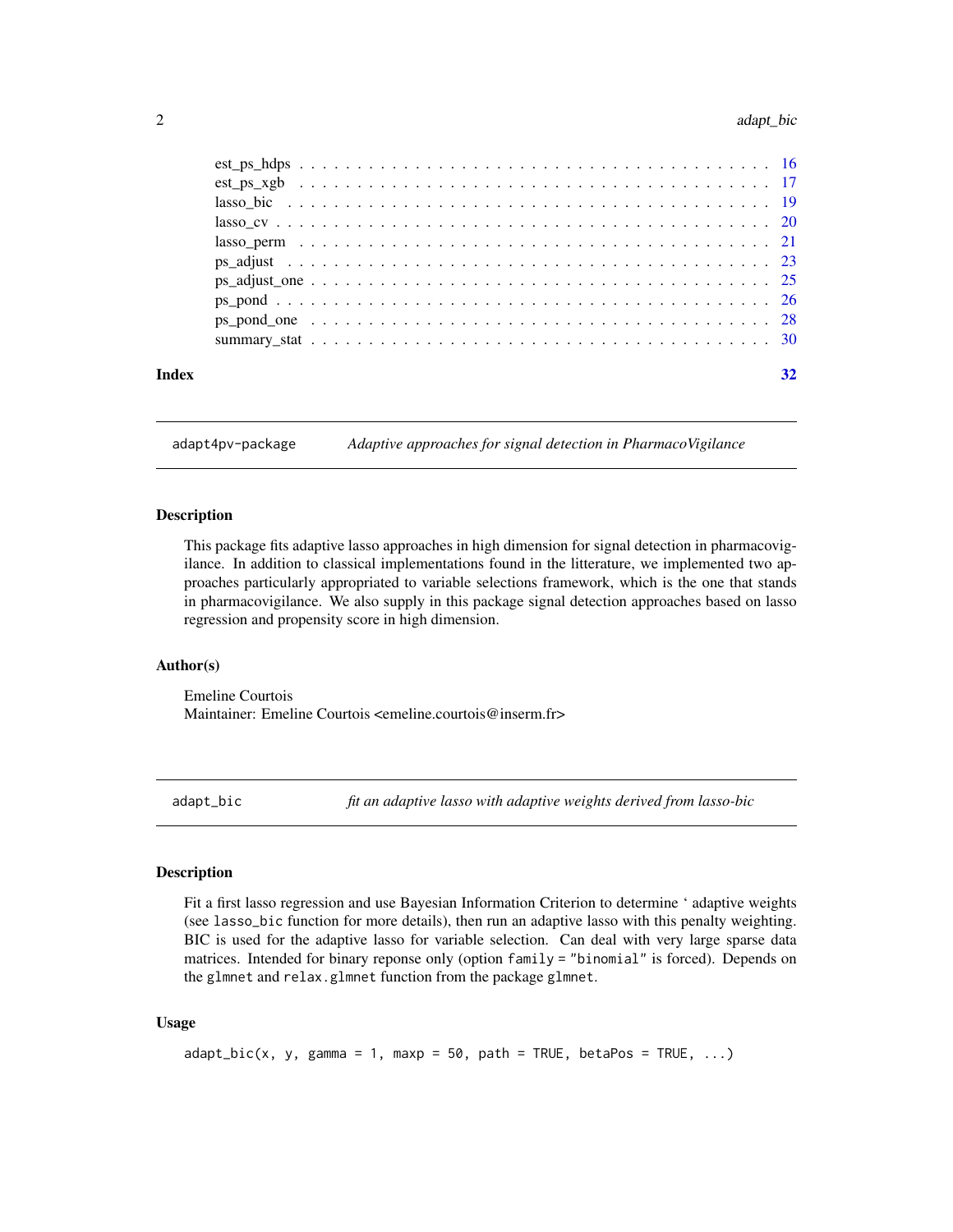#### adapt\_bic 3

# Arguments

| $\mathsf{x}$ | Input matrix, of dimension nobs x nyars. Each row is an observation vector. Can<br>be in sparse matrix format (inherit from class "sparseMatrix" as in package<br>Matrix).                                                                                                                                                                      |
|--------------|-------------------------------------------------------------------------------------------------------------------------------------------------------------------------------------------------------------------------------------------------------------------------------------------------------------------------------------------------|
| У            | Binary response variable, numeric.                                                                                                                                                                                                                                                                                                              |
| gamma        | Tunning parameter to defined the penalty weights. See details below. Default is<br>set to 1.                                                                                                                                                                                                                                                    |
| maxp         | A limit on how many relaxed coefficients are allowed. Default is 50, in g1mnet<br>option default is 'n-3', where 'n' is the sample size.                                                                                                                                                                                                        |
| path         | Since glmnet does not do stepsize optimization, the Newton algorithm can get<br>stuck and not converge, especially with relaxed fits. With path=TRUE, each re-<br>laxed fit on a particular set of variables is computed pathwise using the orig-<br>inal sequence of lambda values (with a zero attached to the end). Default is<br>path=TRUE. |
| betaPos      | Should the covariates selected by the procedure be positively associated with the<br>outcome? Default is TRUE.                                                                                                                                                                                                                                  |
| $\ddotsc$    | Other arguments that can be passed to glmnet from package glmnet other than<br>penalty.factor, family, maxp and path.                                                                                                                                                                                                                           |

# Details

The adaptive weight for a given covariate i is defined by

$$
w_i = 1/|\beta^B IC_i|^{\gamma}
$$

where  $\beta^BIC_i$  is the NON PENALIZED regression coefficient associated to covariate i obtained with lasso-bic.

# Value

An object with S3 class "adaptive".

| aws                | Numeric vector of penalty weights derived from lasso-bic. Length equal to<br>nvars.                                                                                                                                                                                                                                                                                                                                                                                                      |
|--------------------|------------------------------------------------------------------------------------------------------------------------------------------------------------------------------------------------------------------------------------------------------------------------------------------------------------------------------------------------------------------------------------------------------------------------------------------------------------------------------------------|
| criterion          | Character, indicates which criterion is used with the adaptive lasso for variable<br>selection. For adapt_bic function, criterion is "bic".                                                                                                                                                                                                                                                                                                                                              |
| beta               | Numeric vector of regression coefficients in the adaptive lasso. If criterion<br>$=$ "cv" the regression coefficients are PENALIZED, if criterion $=$ "bic" the<br>regression coefficients are UNPENALIZED. Length equal to nyars. Could be<br>NA if adaptive weights are all equal to infinity.                                                                                                                                                                                         |
| selected_variables |                                                                                                                                                                                                                                                                                                                                                                                                                                                                                          |
|                    | Character vector, names of variable(s) selected with this adaptive approach. If<br>betaPos = TRUE, this set is the covariates with a positive regression coefficient<br>in beta. Else this set is the covariates with a non null regression coefficient in<br>beta. Covariates are ordering according to the p-values (two-sided if betaPos =<br>FALSE, one-sided if betaPos = TRUE) in the classical multiple logistic regression<br>model that minimzes the BIC in the adaptive lasso. |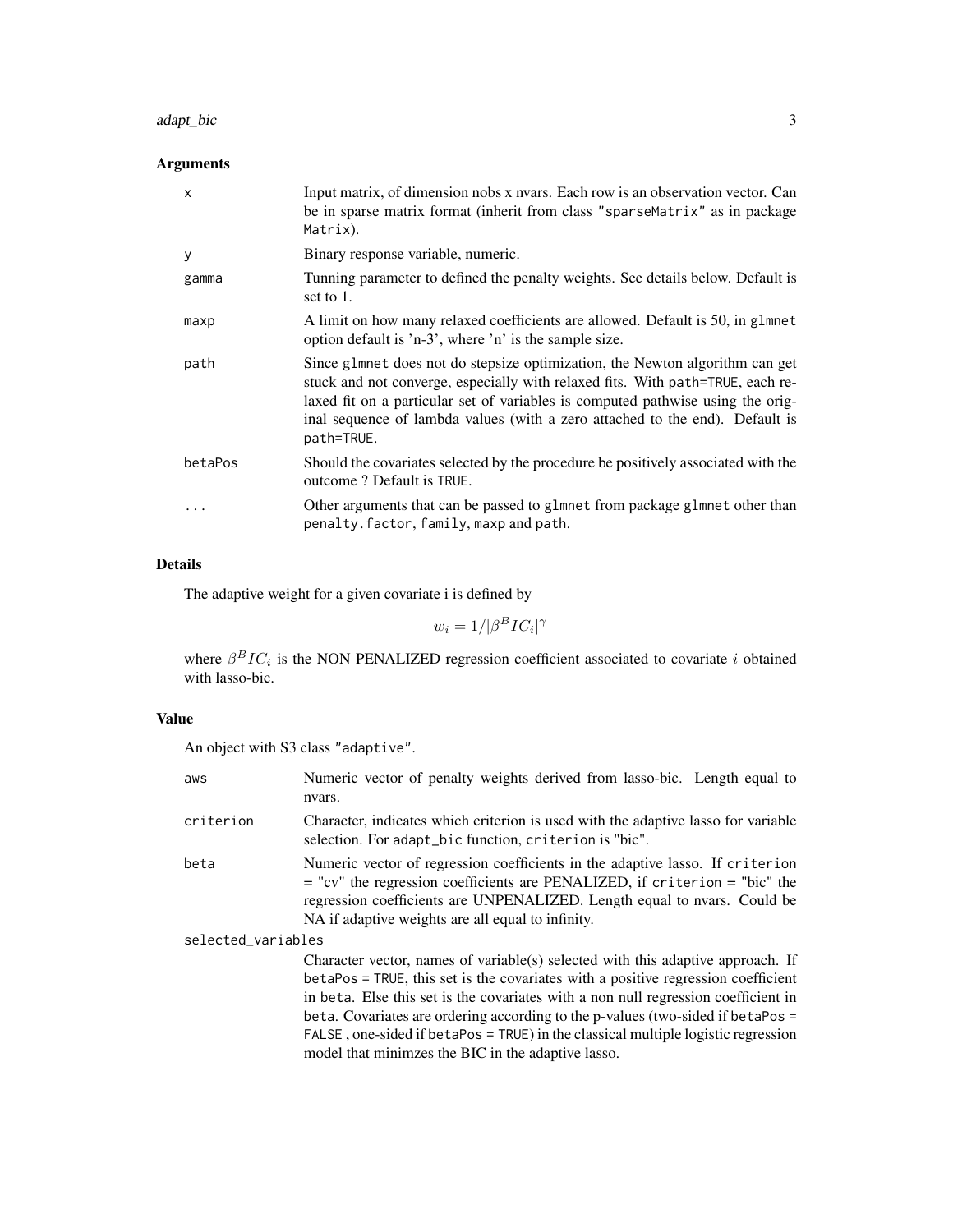# Author(s)

Emeline Courtois Maintainer: Emeline Courtois <emeline.courtois@inserm.fr>

#### Examples

```
set.seed(15)
drugs <- matrix(rbinom(100*20, 1, 0.2), nrow = 100, ncol = 20)
colnames(drugs) <- paste0("drugs",1:ncol(drugs))
ae <- rbinom(100, 1, 0.3)
ab \le adapt_bic(x = drugs, y = ae, maxp = 50)
```
adapt\_cisl *fit an adaptive lasso with adaptive weights derived from CISL*

# Description

Compute the CISL procedure (see cisl for more details) to determine adaptive penalty weights, then run an adaptive lasso with this penalty weighting. BIC is used for the adaptive lasso for variable selection. Can deal with very large sparse data matrices. Intended for binary reponse only (option family = "binomial" is forced). Depends on the glmnet function from the package glmnet.

#### Usage

```
adapt_cisl(
 x,
 y,
  cisl_nB = 100,
  cisl_dfmax = 50,
 cisl_nlambda = 250,
  cisl_ncore = 1,
 maxp = 50,
 path = TRUE,
 betaPos = TRUE,
  ...
)
```
#### Arguments

| $\mathsf{x}$ | Input matrix, of dimension nobs x nyars. Each row is an observation vector. Can<br>be in sparse matrix format (inherit from class "sparse Matrix" as in package<br>Matrix). |
|--------------|-----------------------------------------------------------------------------------------------------------------------------------------------------------------------------|
| <b>V</b>     | Binary response variable, numeric.                                                                                                                                          |
| cisl_nB      | nB option in cisl function                                                                                                                                                  |

<span id="page-3-0"></span>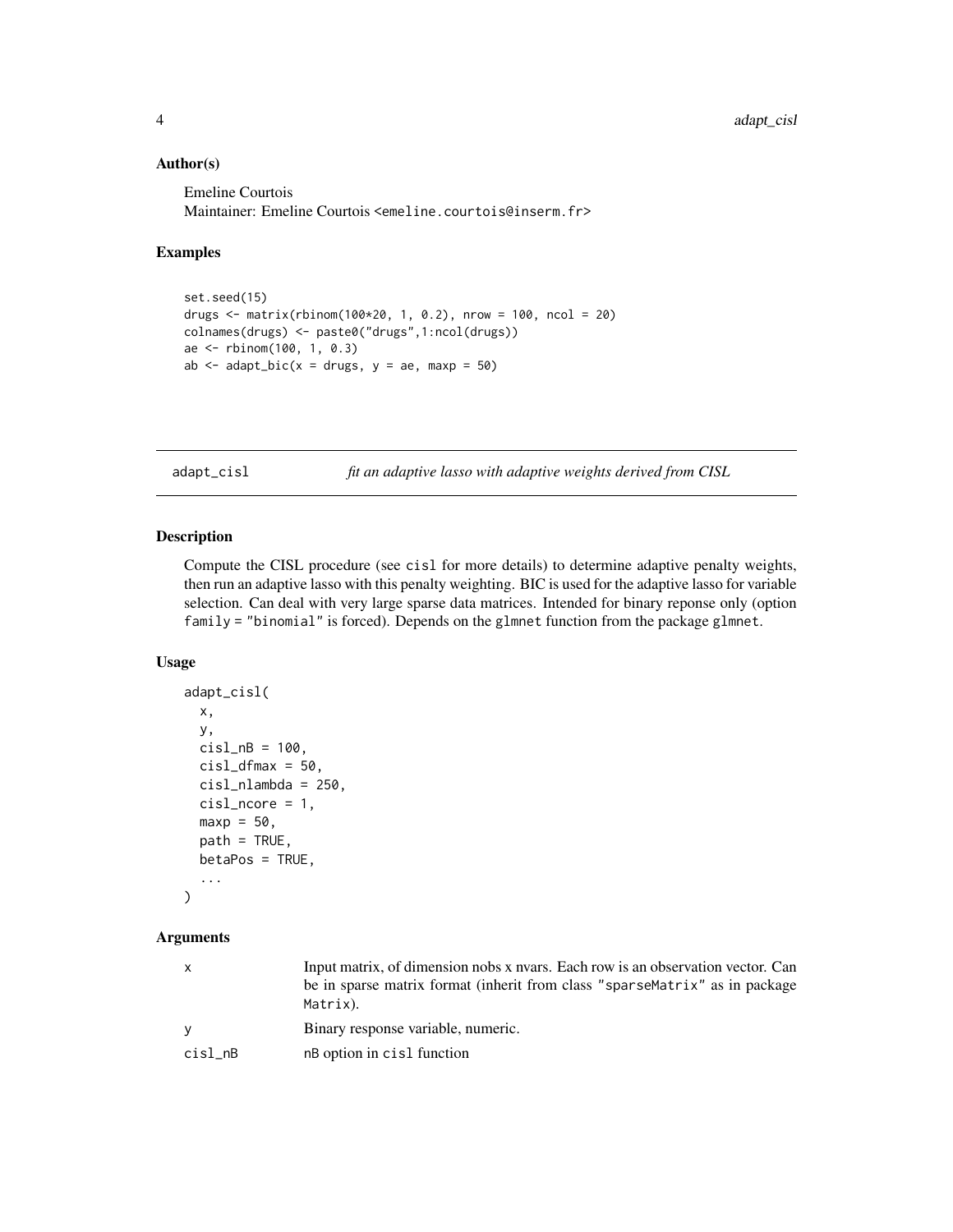#### adapt\_cisl 5

| cisl_dfmax   | dfmax option in cisl function                                                                                                                                                                                                                                                                                                                   |
|--------------|-------------------------------------------------------------------------------------------------------------------------------------------------------------------------------------------------------------------------------------------------------------------------------------------------------------------------------------------------|
| cisl_nlambda | nlambda option in cisl function                                                                                                                                                                                                                                                                                                                 |
| cisl_ncore   | ncore option in cisl function                                                                                                                                                                                                                                                                                                                   |
| maxp         | A limit on how many relaxed coefficients are allowed. Default is 50, in glmnet<br>option default is 'n-3', where 'n' is the sample size.                                                                                                                                                                                                        |
| path         | Since glmnet does not do stepsize optimization, the Newton algorithm can get<br>stuck and not converge, especially with relaxed fits. With path=TRUE, each re-<br>laxed fit on a particular set of variables is computed pathwise using the orig-<br>inal sequence of lambda values (with a zero attached to the end). Default is<br>path=TRUE. |
| betaPos      | Should the covariates selected by the procedure be positively associated with the<br>outcome? Default is TRUE.                                                                                                                                                                                                                                  |
|              | Other arguments that can be passed to glmnet from package glmnet other than<br>penalty.factor, family, maxp and path.                                                                                                                                                                                                                           |

#### Details

The CISL procedureis first implemented with its default value except for dfmax and nlambda through parameters cisl\_dfmax and cisl\_nlambda. In addition, the betaPos parameter is set to FALSE in cisl. For each covariate i, 100 values of the CISL quantity  $\tau_i$  are estimated. The adaptive weight for a given covariate  $i$  is defined by

$$
w_i=1-1/100\sum_b=1,..,100 indicator[\tau_i^b>0]
$$

If  $\tau_i$  is the null vector, the associated adaptve weights in infinty. If  $\tau_i$  is always positive, rather than "forcing" the variable into the model, we set the corresponding adaptive weight to 1/100.

# Value

An object with S3 class "adaptive".

| aws                | Numeric vector of penalty weights derived from CISL. Length equal to nvars.                                                                                                                                                                                                                      |
|--------------------|--------------------------------------------------------------------------------------------------------------------------------------------------------------------------------------------------------------------------------------------------------------------------------------------------|
| criterion          | Character, indicates which criterion is used with the adaptive lasso for variable<br>selection. For adapt_cisl function, criterion is "bic".                                                                                                                                                     |
| beta               | Numeric vector of regression coefficients in the adaptive lasso. If criterion<br>$=$ "cv" the regression coefficients are PENALIZED, if criterion $=$ "bic" the<br>regression coefficients are UNPENALIZED. Length equal to nvars. Could be<br>NA if adaptive weights are all equal to infinity. |
| selected_variables |                                                                                                                                                                                                                                                                                                  |
|                    | Character vector, names of variable(s) selected with this adaptive approach. If<br>betaPos = TRUE, this set is the covariates with a positive regression coefficient<br>in beta. Else this set is the covariates with a non null regression coefficient in                                       |

in beta. Else this set is the covariates with a non null regression coefficient in beta. Covariates are ordering according to the p-values (two-sided if betaPos = FALSE , one-sided if betaPos = TRUE) in the classical multiple logistic regression model that minimzes the BIC in the adaptive lasso.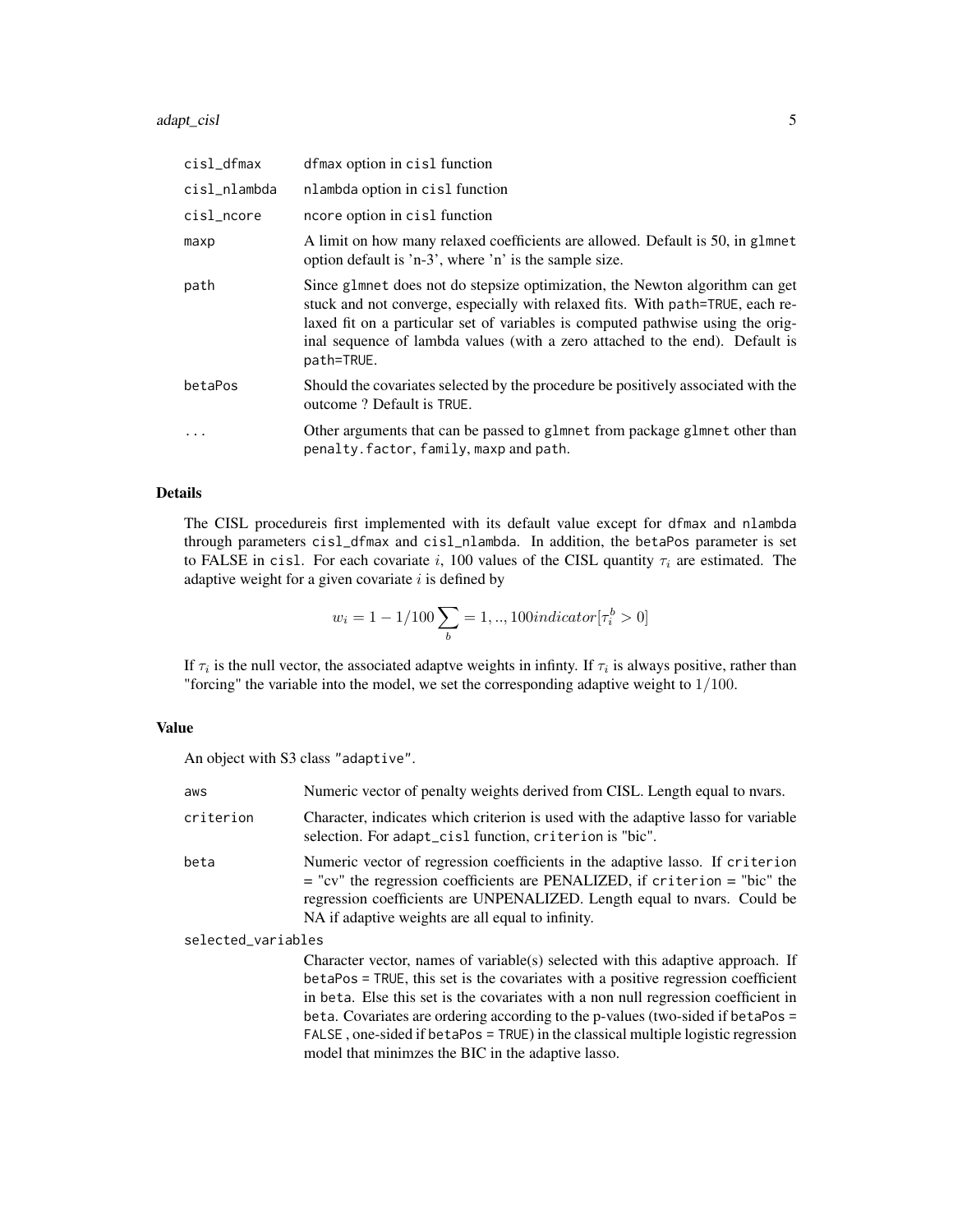#### Author(s)

Emeline Courtois Maintainer: Emeline Courtois <emeline.courtois@inserm.fr>

# Examples

```
set.seed(15)
drugs <- matrix(rbinom(100*20, 1, 0.2), nrow = 100, ncol = 20)
colnames(drugs) <- paste0("drugs",1:ncol(drugs))
ae <- rbinom(100, 1, 0.3)
acisl \leftarrow adapt\_cisl(x = drugs, y = ae, cisl\_nB = 50, maxp=10)
```
adapt\_cv *fit an adaptive lasso with adaptive weights derived from lasso-cv*

#### Description

Fit a first lasso regression with cross-validation to determine adaptive weights, then run an adaptive lasso with this penalty weighting. Cross-validation is used for the adaptive lasso for variable selection. Can deal with very large sparse data matrices. Intended for binary reponse only (option family = "binomial" is forced). Depends on the cv.glmnet function from the package glmnet.

### Usage

 $adapt_cv(x, y, gamma = 1, nfolds = 5, foldid = NULL, betaPos = TRUE, ...)$ 

#### Arguments

| $\mathsf{x}$ | Input matrix, of dimension nobs x nvars. Each row is an observation vector. Can<br>be in sparse matrix format (inherit from class "sparseMatrix" as in package<br>Matrix).                   |
|--------------|----------------------------------------------------------------------------------------------------------------------------------------------------------------------------------------------|
| y            | Binary response variable, numeric.                                                                                                                                                           |
| gamma        | Tunning parameter to defined the penalty weights. See details below. Default is<br>set to 1.                                                                                                 |
| nfolds       | Number of folds - default is 5. Although nfolds can be as large as the sample<br>size (leave-one-out CV), it is not recommended for large datasets. Smallest<br>value allowable is nfolds=3. |
| foldid       | An optional vector of values between 1 and nfolds identifying what fold each<br>observation is in. If supplied, nfolds can be missing.                                                       |
| betaPos      | Should the covariates selected by the procedure be positively associated with the<br>outcome? Default is TRUE.                                                                               |
| $\cdots$     | Other arguments that can be passed to cv.g1mnet from package g1mnet other<br>than nfolds, foldid, penalty. factor and family.                                                                |

<span id="page-5-0"></span>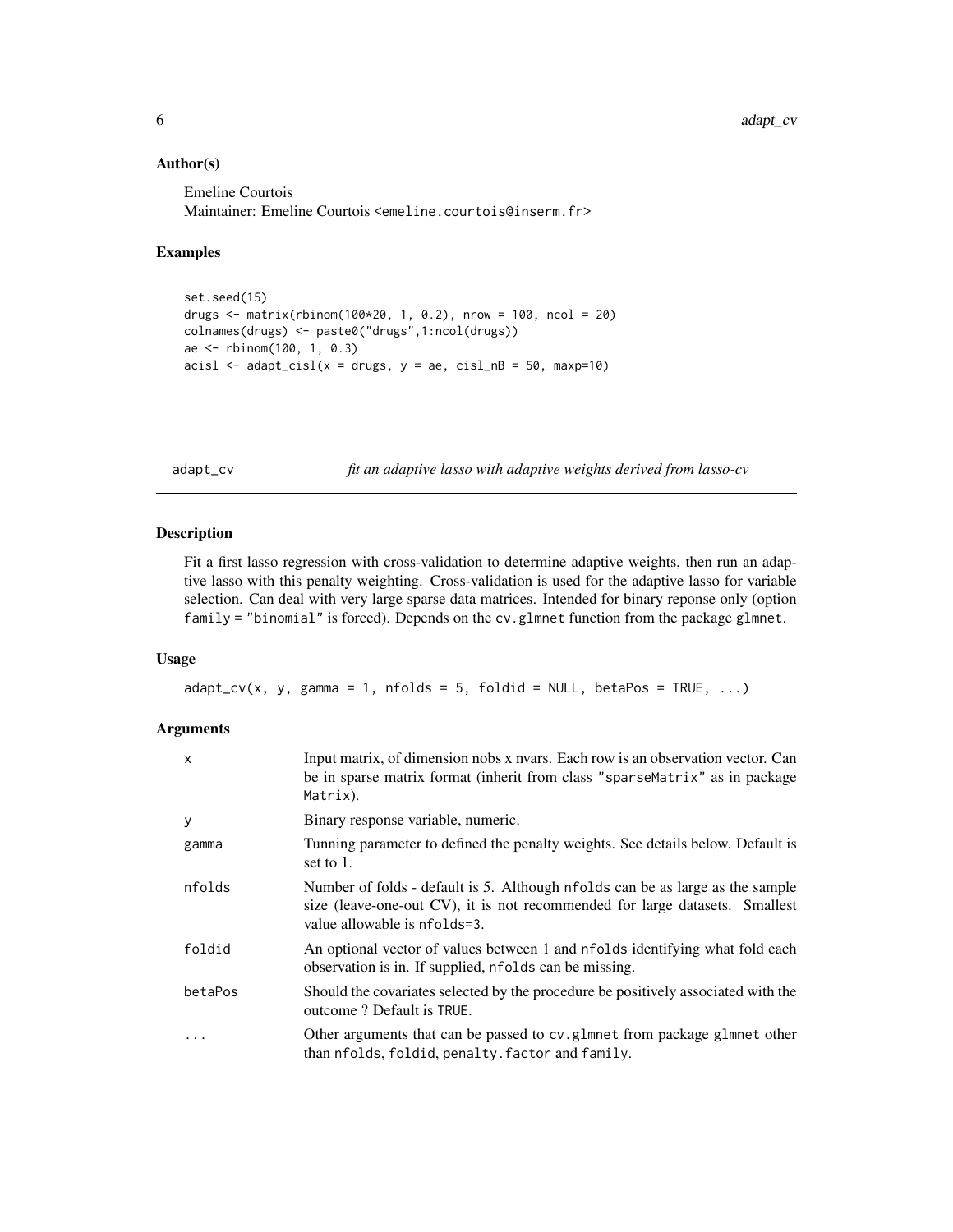#### adapt\_cv 7

# Details

The adaptive weight for a given covariate i is defined by

$$
w_i = 1/|\beta^C V_i|^\gamma
$$

where  $\beta^C V_i$  is the PENALIZED regression coefficient associated to covariate i obtained with crossvalidation.

# Value

An object with S3 class "adaptive".

| aws                | Numeric vector of penalty weights derived from cross-validation. Length equal<br>to nyars.                                                                                                                                                                                                                                             |
|--------------------|----------------------------------------------------------------------------------------------------------------------------------------------------------------------------------------------------------------------------------------------------------------------------------------------------------------------------------------|
| criterion          | Character, indicates which criterion is used with the adaptive lasso for variable<br>selection. For adapt_cv function, criterion is "cv".                                                                                                                                                                                              |
| beta               | Numeric vector of regression coefficients in the adaptive lasso. If criterion<br>$=$ "cv" the regression coefficients are PENALIZED, if criterion $=$ "bic" the<br>regression coefficients are UNPENALIZED. Length equal to nvars. Could be<br>NA if adaptive weights are all equal to infinity.                                       |
| selected_variables |                                                                                                                                                                                                                                                                                                                                        |
|                    | Character vector, names of variable(s) selected with this adaptive approach. If<br>betaPos = TRUE, this set is the covariates with a positive regression coefficient<br>in beta. Else this set is the covariates with a non null regression coefficient<br>in beta. Covariates are ordering according to magnitude of their regression |

coefficients absolute value in the adaptive lasso.

# Author(s)

Emeline Courtois Maintainer: Emeline Courtois <emeline.courtois@inserm.fr>

# Examples

```
set.seed(15)
drugs <- matrix(rbinom(100*20, 1, 0.2), nrow = 100, ncol = 20)
colnames(drugs) <- paste0("drugs",1:ncol(drugs))
ae <- rbinom(100, 1, 0.3)
\text{acv} \leq \text{adapt\_cv}(x = \text{drugs}, y = \text{ae}, \text{nfolds} = 5)
```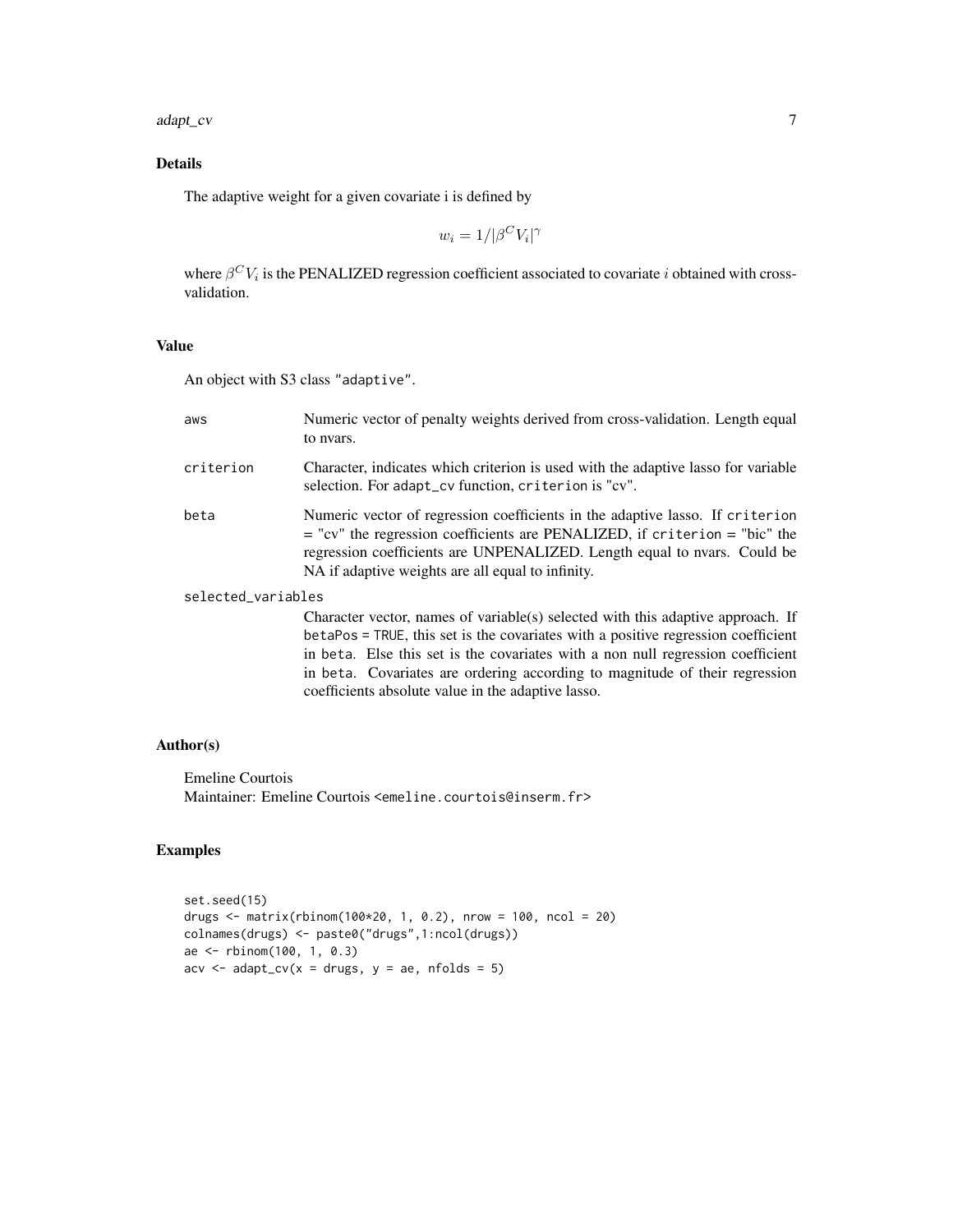<span id="page-7-0"></span>

# Description

Fit first a ridge regression with cross-validation to determine adaptive weights, then run an adaptive lasso with this penalty weighting. BIC or cross-validation could either be used for the adaptive lasso for variable selection. Can deal with very large sparse data matrices. Intended for binary reponse only (option family = "binomial" is forced). Depends on the glmnet and relax.glmnet function from the package glmnet.

#### Usage

```
adapt_ridge(
 x,
 y,
 gamma = 1,
  criterion = "bic",
 maxp = 50,
 path = TRUE,
 nfolds = 5,
 foldid = NULL,
 betaPos = TRUE,
  ...
)
```
# Arguments

| X         | Input matrix, of dimension nobs x nyars. Each row is an observation vector. Can<br>be in sparse matrix format (inherit from class "sparseMatrix" as in package<br>Matrix).                                                                                                                                                                                                                               |
|-----------|----------------------------------------------------------------------------------------------------------------------------------------------------------------------------------------------------------------------------------------------------------------------------------------------------------------------------------------------------------------------------------------------------------|
| y         | Binary response variable, numeric.                                                                                                                                                                                                                                                                                                                                                                       |
| gamma     | Tunning parameter to defined the penalty weights. See details below. Default is<br>set to 1.                                                                                                                                                                                                                                                                                                             |
| criterion | Character, indicates which criterion is used with the adaptive lasso for variable<br>selection. Could be either "bic" or "cv". Default is "bic"                                                                                                                                                                                                                                                          |
| maxp      | Used only if criterion = "bic", ignored if criterion = "cv". A limit on how<br>many relaxed coefficients are allowed. Default is 50, in glmnet option default<br>is 'n-3', where 'n' is the sample size.                                                                                                                                                                                                 |
| path      | Used only if criterion = "bic", ignored if criterion = "cv". Since glmnet<br>does not do stepsize optimization, the Newton algorithm can get stuck and not<br>converge, especially with relaxed fits. With path=TRUE, each relaxed fit on a<br>particular set of variables is computed pathwise using the original sequence of<br>lambda values (with a zero attached to the end). Default is path=TRUE. |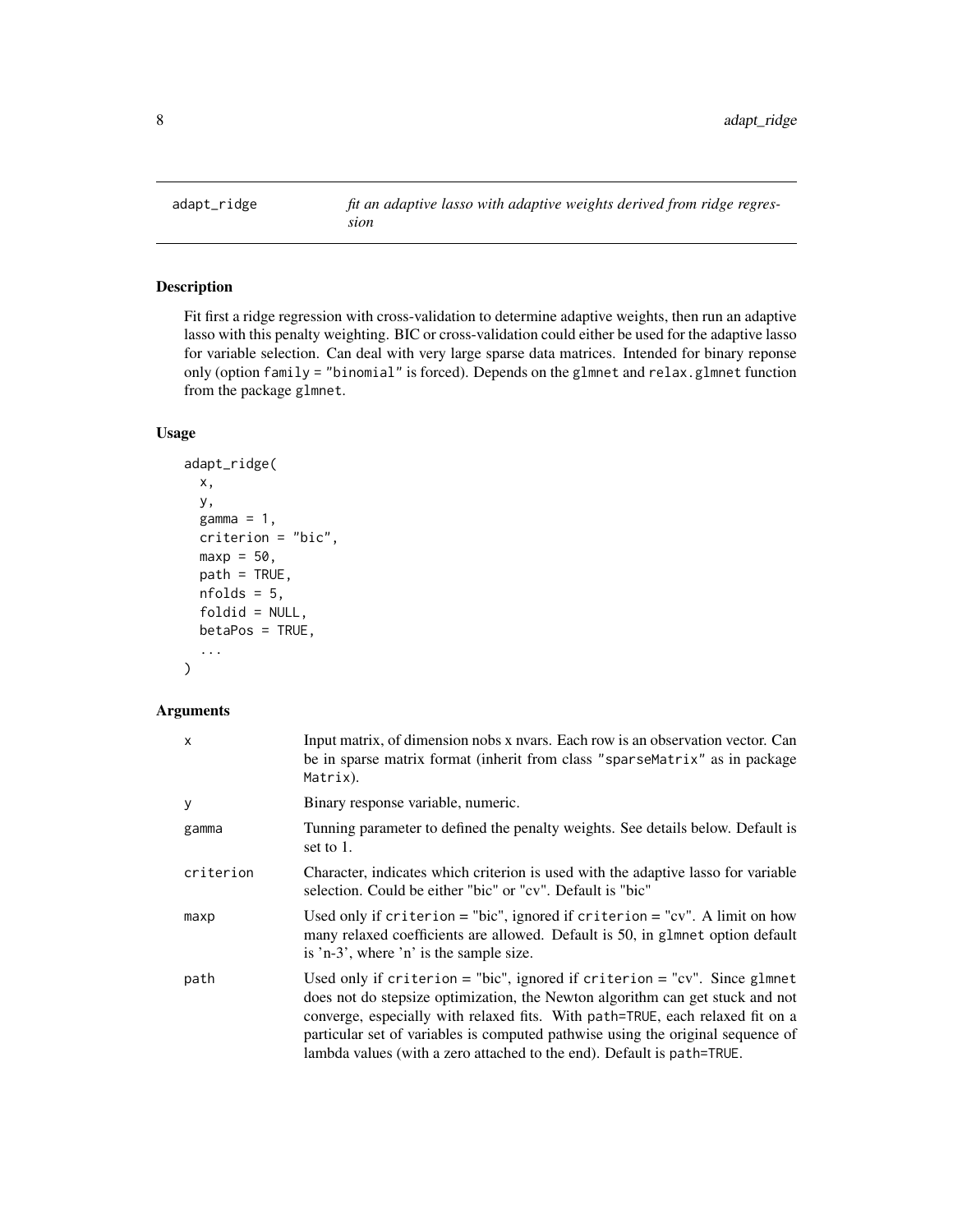# adapt\_ridge 9

| nfolds  | Used for the cross-validation in ridge regression and if $criterion = "cv"$ . Num-<br>ber of folds - default is 5. Although nfolds can be as large as the sample size<br>(leave-one-out CV), it is not recommended for large datasets. Smallest value<br>allowable is nfolds=3. |
|---------|---------------------------------------------------------------------------------------------------------------------------------------------------------------------------------------------------------------------------------------------------------------------------------|
| foldid  | Used for the cross-validation in ridge regression and if criterion $=$ "cv". An<br>optional vector of values between 1 and nfolds identifying what fold each ob-<br>servation is in. If supplied, nfolds can be missing.                                                        |
| betaPos | Should the covariates selected by the procedure be positively associated with the<br>outcome? Default is TRUE.                                                                                                                                                                  |
|         | Other arguments that can be passed to glmnet from package glmnet other than<br>penalty.factor, alpha, family, maxp and path.                                                                                                                                                    |

# Details

The adaptive weight for a given covariate i is defined by

$$
w_i = 1/|\beta_i^{L2}|^{\gamma}
$$

where  $\beta^L 2_i$  is the PENALIZED ridge regression coefficient associated to covariate i obtained with cross-validation.

#### Value

An object with S3 class "adaptive".

| aws                | Numeric vector of penalty weights derived from ridge regression. Length equal<br>to nyars.                                                                                                                                                                                                       |
|--------------------|--------------------------------------------------------------------------------------------------------------------------------------------------------------------------------------------------------------------------------------------------------------------------------------------------|
| criterion          | Character, same as input. Could be either "bic" or "cv".                                                                                                                                                                                                                                         |
| beta               | Numeric vector of regression coefficients in the adaptive lasso. If criterion<br>$=$ "cv" the regression coefficients are PENALIZED, if criterion $=$ "bic" the<br>regression coefficients are UNPENALIZED. Length equal to nvars. Could be<br>NA if adaptive weights are all equal to infinity. |
| selected_variables |                                                                                                                                                                                                                                                                                                  |
|                    | Character vector, names of variable(s) selected with this adaptive approach. If<br>betaPos = TRUE, this set is the covariates with a positive regression coefficient                                                                                                                             |

in beta. Else this set is the covariates with a non null regression coefficient in beta. If criterion = "bic", covariates are ordering according to magnitude of their regression coefficients absolute value in the adaptive lasso. If criterion = "bic", covariates are ordering according to the p-values (two-sided if betaPos = FALSE , one-sided if betaPos = TRUE) in the classical multiple logistic regression model that minimzes the BIC in the adaptive lasso.

#### Author(s)

Emeline Courtois Maintainer: Emeline Courtois <emeline.courtois@inserm.fr>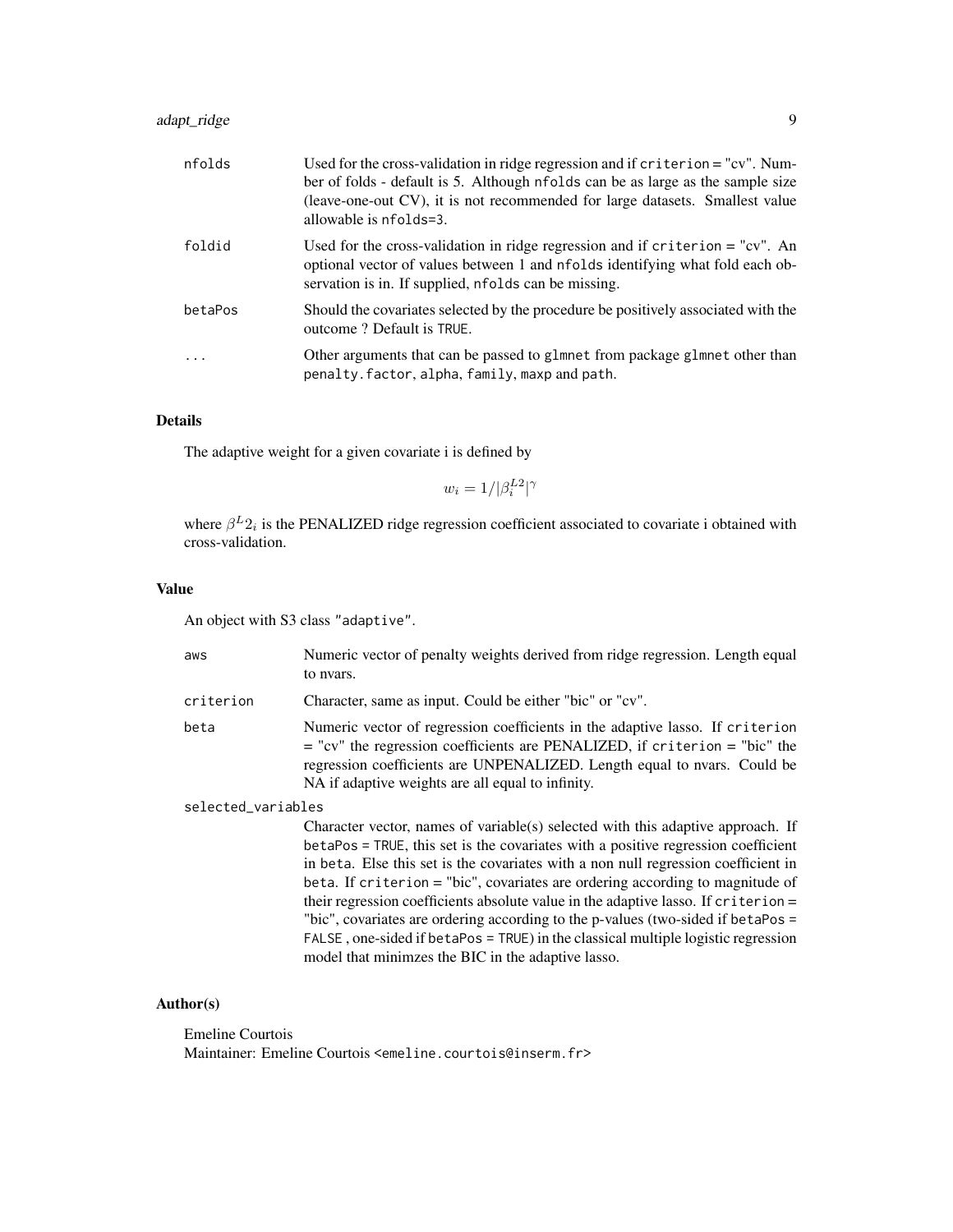# Examples

```
set.seed(15)
drugs \leq matrix(rbinom(100*20, 1, 0.2), nrow = 100, ncol = 20)
colnames(drugs) <- paste0("drugs",1:ncol(drugs))
ae <- rbinom(100, 1, 0.3)
ar \le adapt_ridge(x = drugs, y = ae, criterion = "cv", nfolds = 3)
```
adapt\_univ *fit an adaptive lasso with adaptive weights derived from univariate coefficients*

# Description

Compute odd-ratios between each covariate of x and y then derived adaptive weights to incorporate in an adaptive lasso. BIC or cross-validation could either be used for the adaptive lasso for variable selection. Can deal with very large sparse data matrices. Intended for binary reponse only (option family = "binomial" is forced). Depends on the glmnet and relax.glmnet function from the package glmnet.

#### Usage

```
adapt_univ(
  x,
 y,
  gamma = 1,
 criterion = "bic",
 maxp = 50,
 path = TRUE,
 nfolds = 5,
  foldid = NULL,betaPos = TRUE,
  ...
)
```
#### Arguments

| $\mathsf{x}$ | Input matrix, of dimension nobs x nyars. Each row is an observation vector. Can<br>be in sparse matrix format (inherit from class "sparseMatrix" as in package<br>Matrix). |
|--------------|----------------------------------------------------------------------------------------------------------------------------------------------------------------------------|
| y            | Binary response variable, numeric.                                                                                                                                         |
| gamma        | Tunning parameter to defined the penalty weights. See details below. Default is<br>set to 1.                                                                               |
| criterion    | Character, indicates which criterion is used with the adaptive lasso for variable<br>selection. Could be either "bic" or "cv". Default is "bic"                            |

<span id="page-9-0"></span>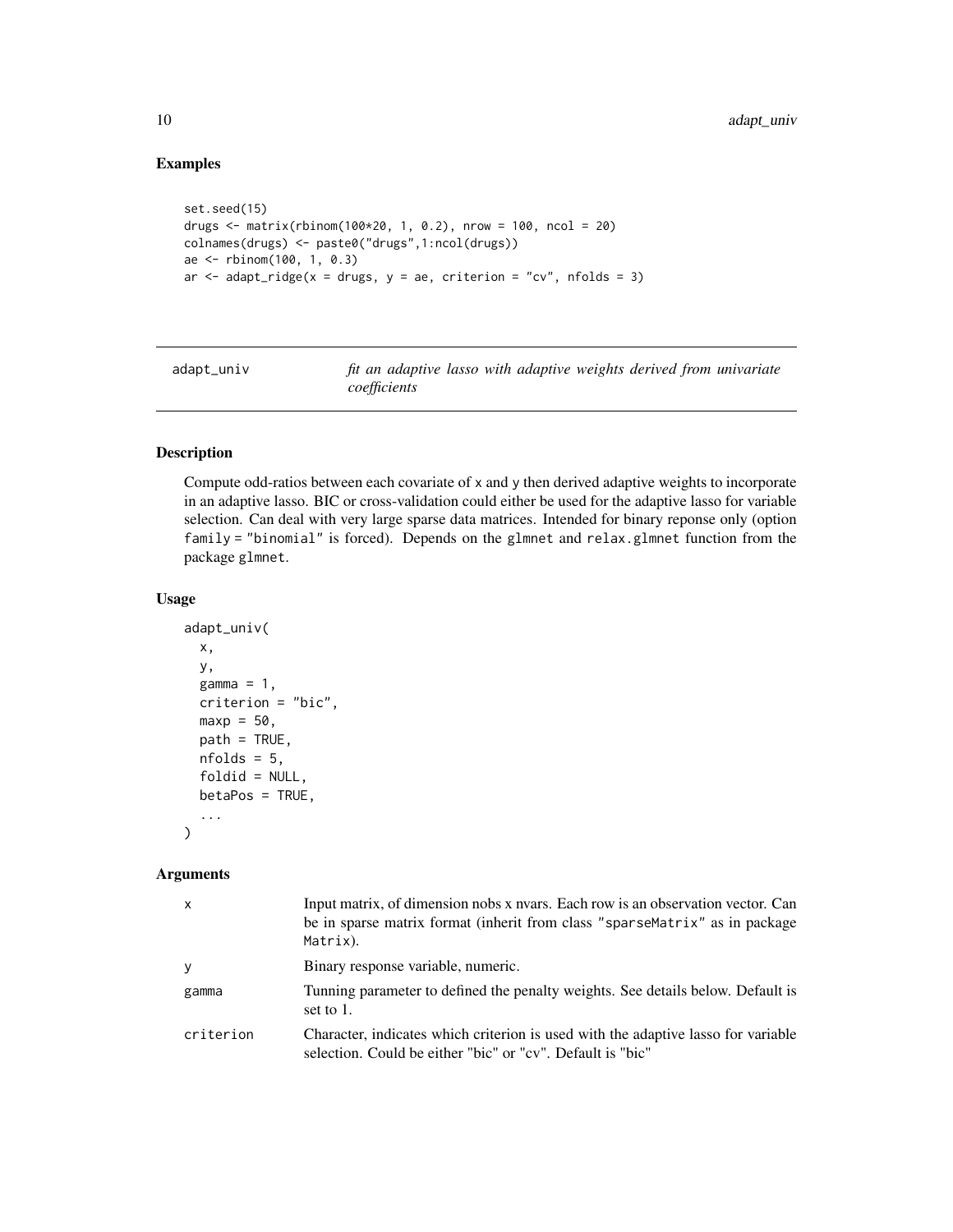| maxp    | Used only if criterion $=$ "bic", ignored if criterion $=$ "cv". A limit on how<br>many relaxed coefficients are allowed. Default is 50, in glmnet option default<br>is 'n-3', where 'n' is the sample size.                                                                                                                                                                                             |
|---------|----------------------------------------------------------------------------------------------------------------------------------------------------------------------------------------------------------------------------------------------------------------------------------------------------------------------------------------------------------------------------------------------------------|
| path    | Used only if criterion = "bic", ignored if criterion = "cv". Since glmnet<br>does not do stepsize optimization, the Newton algorithm can get stuck and not<br>converge, especially with relaxed fits. With path=TRUE, each relaxed fit on a<br>particular set of variables is computed pathwise using the original sequence of<br>lambda values (with a zero attached to the end). Default is path=TRUE. |
| nfolds  | Used only if $criterion = "cv", ignored if criterion = "bic".$ Number of folds<br>- default is 5. Although nfolds can be as large as the sample size (leave-one-<br>out CV), it is not recommended for large datasets. Smallest value allowable is<br>nfolds=3.                                                                                                                                          |
| foldid  | Used only if criterion = "cv", ignored if criterion = "bic". An optional<br>vector of values between 1 and nfolds identifying what fold each observation<br>is in. If supplied, nfolds can be missing.                                                                                                                                                                                                   |
| betaPos | Should the covariates selected by the procedure be positively associated with the<br>outcome? Default is TRUE.                                                                                                                                                                                                                                                                                           |
| .       | Other arguments that can be passed to glmnet from package glmnet other than<br>penalty.factor, family, maxp and path.                                                                                                                                                                                                                                                                                    |

# Details

The adaptive weight for a given covariate i is defined by

 $w_i = 1/|\beta^u n i v_i|^{\gamma}$ 

where  $\beta^{\mu} n i v_i = log(OR_i)$ , with  $OR_i$  is the odd-ratio associated to covariate i with the outcome.

# Value

An object with S3 class "adaptive".

| aws                | Numeric vector of penalty weights derived from odds-ratios. Length equal to<br>nvars.                                                                                                                                                                                                                                                                                                                                                                                                                                                                                                                                                                            |
|--------------------|------------------------------------------------------------------------------------------------------------------------------------------------------------------------------------------------------------------------------------------------------------------------------------------------------------------------------------------------------------------------------------------------------------------------------------------------------------------------------------------------------------------------------------------------------------------------------------------------------------------------------------------------------------------|
| criterion          | Character, same as input. Could be either "bic" or "cv".                                                                                                                                                                                                                                                                                                                                                                                                                                                                                                                                                                                                         |
| beta               | Numeric vector of regression coefficients in the adaptive lasso. If criterion<br>$=$ "cv" the regression coefficients are PENALIZED, if criterion $=$ "bic" the<br>regression coefficients are UNPENALIZED. Length equal to nvars. Could be<br>NA if adaptive weights are all equal to infinity.                                                                                                                                                                                                                                                                                                                                                                 |
| selected_variables |                                                                                                                                                                                                                                                                                                                                                                                                                                                                                                                                                                                                                                                                  |
|                    | Character vector, names of variable(s) selected with this adaptive approach. If<br>betaPos = TRUE, this set is the covariates with a positive regression coefficient<br>in beta. Else this set is the covariates with a non null regression coefficient in<br>beta. If criterion = "bic", covariates are ordering according to magnitude of<br>their regression coefficients absolute value in the adaptive lasso. If criterion =<br>"bic", covariates are ordering according to the p-values (two-sided if betaPos =<br>FALSE, one-sided if betaPos = TRUE) in the classical multiple logistic regression<br>model that minimzes the BIC in the adaptive lasso. |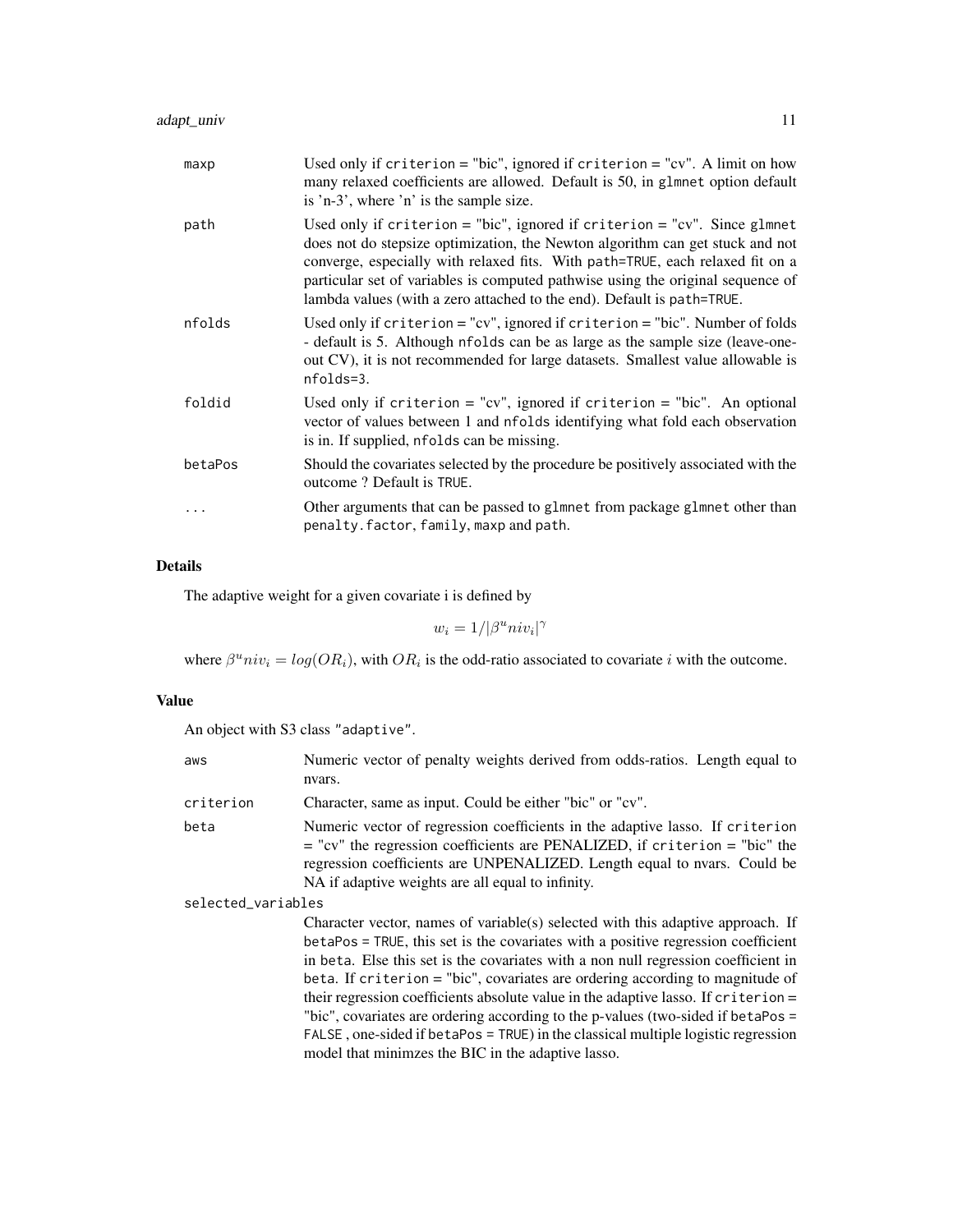# <span id="page-11-0"></span>Author(s)

Emeline Courtois Maintainer: Emeline Courtois <emeline.courtois@inserm.fr>

# Examples

```
set.seed(15)
drugs \le matrix(rbinom(100*20, 1, 0.2), nrow = 100, ncol = 20)
colnames(drugs) <- paste0("drugs",1:ncol(drugs))
ae <- rbinom(100, 1, 0.3)
au \le adapt_univ(x = drugs, y = ae, criterion ="cv", nfolds = 3)
```
cisl *Class Imbalanced Subsampling Lasso*

# Description

Implementation of CISL and the stability selection according to subsampling options.

# Usage

```
cisl(
  x,
  y,
  r = 4,
  nB = 100,
  dfmax = 50,
  nlambda = 250,
  nMin = 0,
  replace = TRUE,
  betaPos = TRUE,
  ncore = 1)
```
# Arguments

| x  | Input matrix, of dimension nobs x nyars. Each row is an observation vector. Can<br>be in sparse matrix format (inherit from class "sparseMatrix" as in package<br>Matrix). |
|----|----------------------------------------------------------------------------------------------------------------------------------------------------------------------------|
| У  | Binary response variable, numeric.                                                                                                                                         |
| r  | Number of control in the CISL sampling. Default is 4. See details below for<br>other implementations.                                                                      |
| nВ | Number of sub-samples. Default is 100.                                                                                                                                     |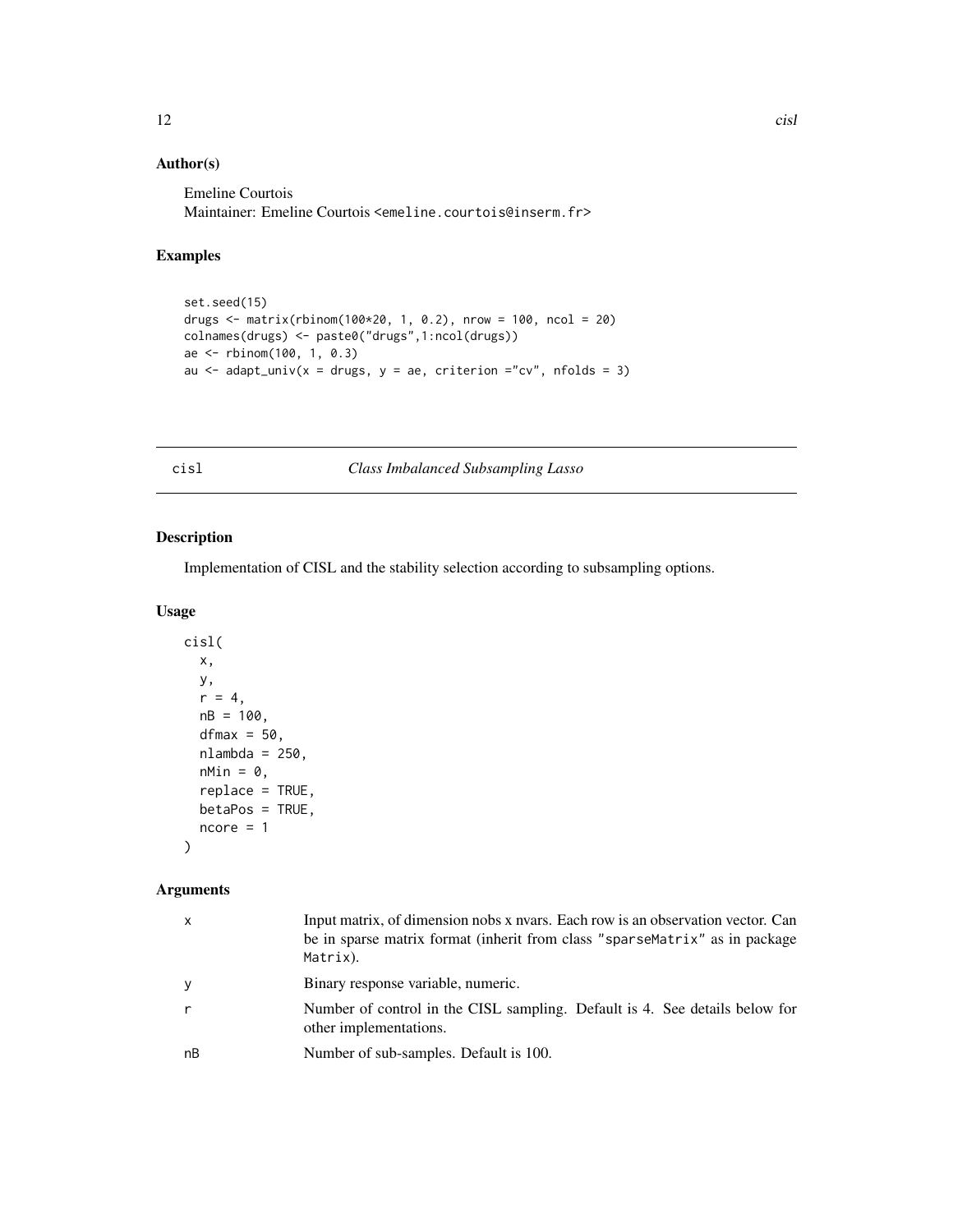| dfmax   | Corresponds to the maximum size of the models visited with the lasso (E in the<br>paper). Default is 50.                                                                                                         |
|---------|------------------------------------------------------------------------------------------------------------------------------------------------------------------------------------------------------------------|
| nlambda | Number of lambda values as is glmnet documentation. Default is 250.                                                                                                                                              |
| nMin    | Minimum number of events for a covariate to be considered. Default is 0, all the<br>covariates from x are considered.                                                                                            |
| replace | Should sampling be with replacement? Default is TRUE.                                                                                                                                                            |
| betaPos | If betaPos=TRUE, variable selection is based on positive regression coefficient.<br>Else, variable selection is based on non-zero regression coefficient. Default is<br>TRUE.                                    |
| ncore   | The number of calcul units used for parallel computing. This has to be set to<br>1 if the parallel package is not available. Default is 1. WARNING: parallel<br>computing is not supported for windows machines! |

#### Details

CISL is a variation of the stability method adapted to characteristics of pharmacovigilance databases. Tunning  $r = 4$  and replace = TRUE are used to implement our CISL sampling. For instance,  $r =$ NULL and replace = FALSE can be used to implement the  $\frac{n}{2}$  sampling in Stability Selection.

#### Value

An object with S3 class "cisl".

| prob | Matrix of dimension nyars x nB. Quantity compute by CISL for each covariate,<br>for each subsample. |
|------|-----------------------------------------------------------------------------------------------------|
| q05  | 5 % quantile of the CISL quantity for each covariates. Numeric, length equal to<br>nvars.           |
| q10  | 10 % quantile of the CISL quantity for each covariates. Numeric, length equal<br>to nyars.          |
| q15  | 15 % quantile of the CISL quantity for each covariates. Numeric, length equal<br>to nyars.          |
| q20  | 20 % quantile of the CISL quantity for each covariates. Numeric, length equal<br>to nyars.          |

#### Author(s)

Ismail Ahmed

# References

Ahmed, I., Pariente, A., & Tubert-Bitter, P. (2018). "Class-imbalanced subsampling lasso algorithm for discovering adverse drug reactions". *Statistical Methods in Medical Research*. 27(3), 785–797, <https://doi.org/10.1177/0962280216643116>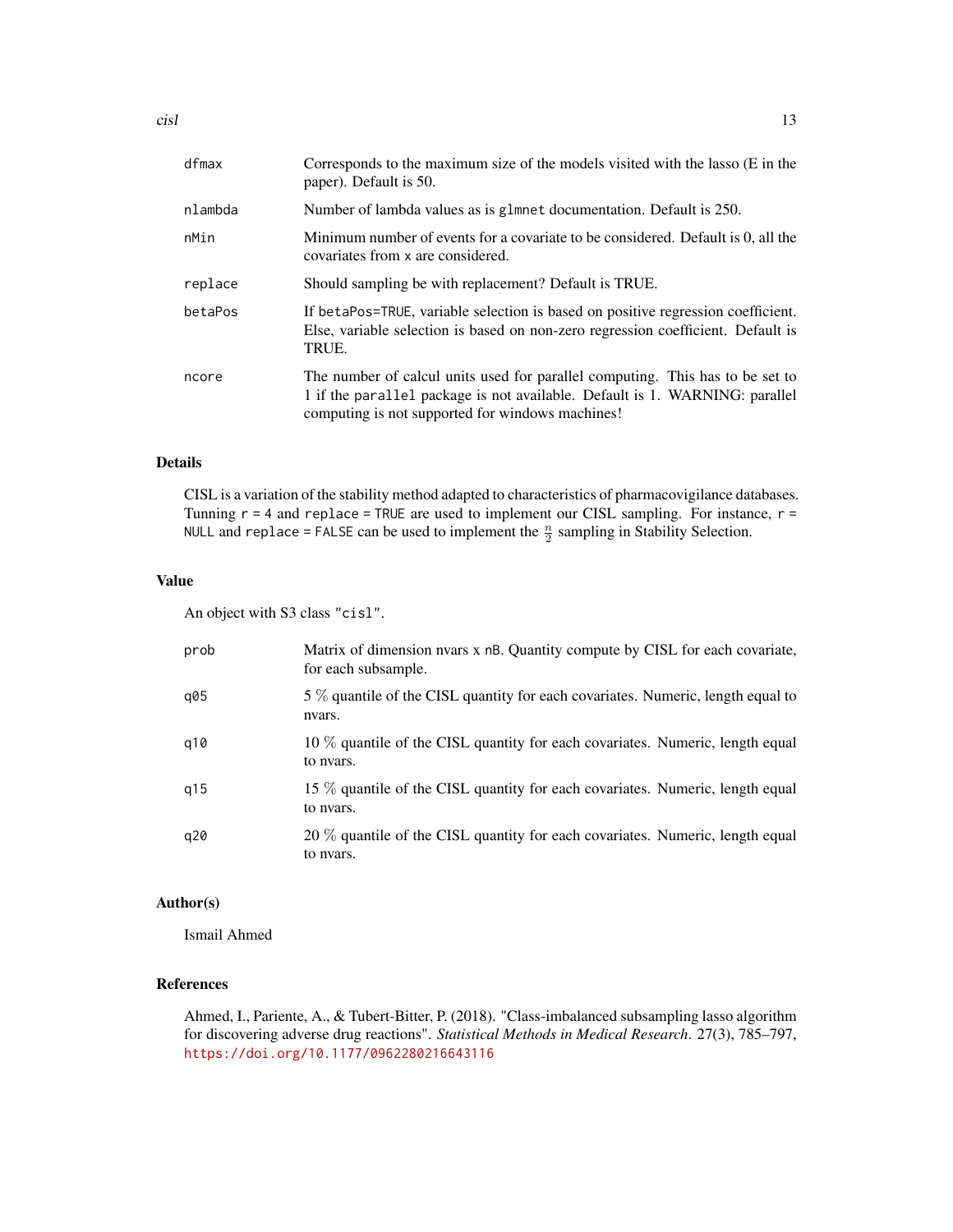#### Examples

```
set.seed(15)
drugs \le matrix(rbinom(100*20, 1, 0.2), nrow = 100, ncol = 20)
colnames(drugs) <- paste0("drugs",1:ncol(drugs))
ae <- rbinom(100, 1, 0.3)
lcisl \le cisl(x = drugs, y = ae, nB = 50)
```
data\_PV *Simulated data for the adapt4pv package*

# Description

Simple simulated data, used to demonstrate the features of functions from adapt4cv package.

# Format

- X large sparse and binary matrix with 117160 rows and 300 columns. Drug matrix exposure: each row corresponds to an individual and each column corresponds to a drug.
- Y large spase and binary vector of length 117160. Indicator of the presence/absence of an adverse event for ech individual. Only the first 30 drugs (out of the 300) are associated with the outcome.

#### Examples

data(ExamplePvData)

est\_ps\_bic *propensity score estimation in high dimension with automated covariates selection using lasso-bic*

# Description

Estimate a propensity score to a given drug exposure by (i) selecting among other drug covariates in x which ones to include in the PS estimation model automatically using lasso-bic approach, (ii) estimating a score using a classical logistic regression with the afore selected covariates. Internal function, not supposed to be used directly.

#### Usage

```
est_ps_bic(idx_expo, x, penalty = rep(1, nvars - 1), ...)
```
<span id="page-13-0"></span>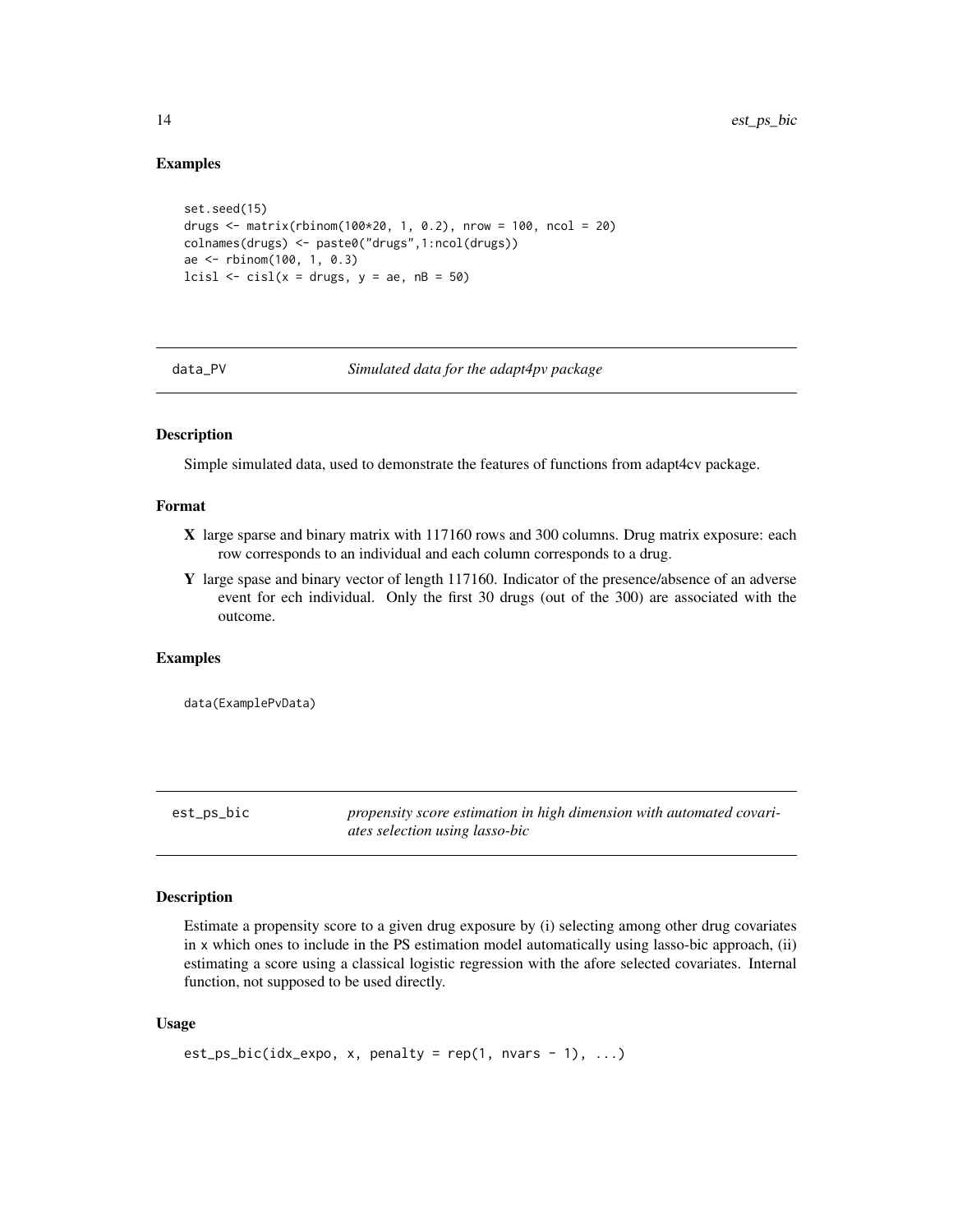# est\_ps\_bic 15

# Arguments

| idx_expo     | Index of the column in x that corresponds to the drug covariate for which we<br>aim at estimating the PS.                                                                  |
|--------------|----------------------------------------------------------------------------------------------------------------------------------------------------------------------------|
| $\mathsf{x}$ | Input matrix, of dimension nobs x nyars. Each row is an observation vector. Can<br>be in sparse matrix format (inherit from class "sparseMatrix" as in package<br>Matrix). |
| penalty      | TEST OPTION penalty weights in the variable selection to include in the PS.                                                                                                |
| .            | Other arguments that can be passed to glmnet from package glmnet other than<br>penalty.factor, family, maxp and path.                                                      |

# Details

betaPos option of lasso\_bic function is set to FALSE and maxp is set to 20. For optimal storage, the returned elements indicator\_expo and score are Matrix with  $ncol = 1$ .

#### Value

An object with S3 class "ps","bic".

| expo_name | Character, name of the drug exposure for which the PS was estimated. Corre-<br>spond to $colnames(x)[idx\_expo]$ |  |
|-----------|------------------------------------------------------------------------------------------------------------------|--|
|           |                                                                                                                  |  |

| indicator_expo One-column Matrix object. Indicator of the drug exposure for which the PS was |
|----------------------------------------------------------------------------------------------|
| estimated. Defined by $x$ [, idx_expo].                                                      |

```
score_variables
```

|       | Character vector, names of covariates(s) selected with the lasso-bic approach to |
|-------|----------------------------------------------------------------------------------|
|       | include in the PS estimation model. Could be empty.                              |
| score | One-column Matrix object, the estimated score.                                   |

# Author(s)

.

Emeline Courtois Maintainer: Emeline Courtois <emeline.courtois@inserm.fr>

# Examples

```
set.seed(15)
drugs <- matrix(rbinom(100*20, 1, 0.2), nrow = 100, ncol = 20)
colnames(drugs) <- paste0("drugs",1:ncol(drugs))
ae <- rbinom(100, 1, 0.3)
psb2 <- est_ps_bic(idx_expo = 2, x = drugs)
psb2$score_variables #selected variables to include in the PS model of drug_2
```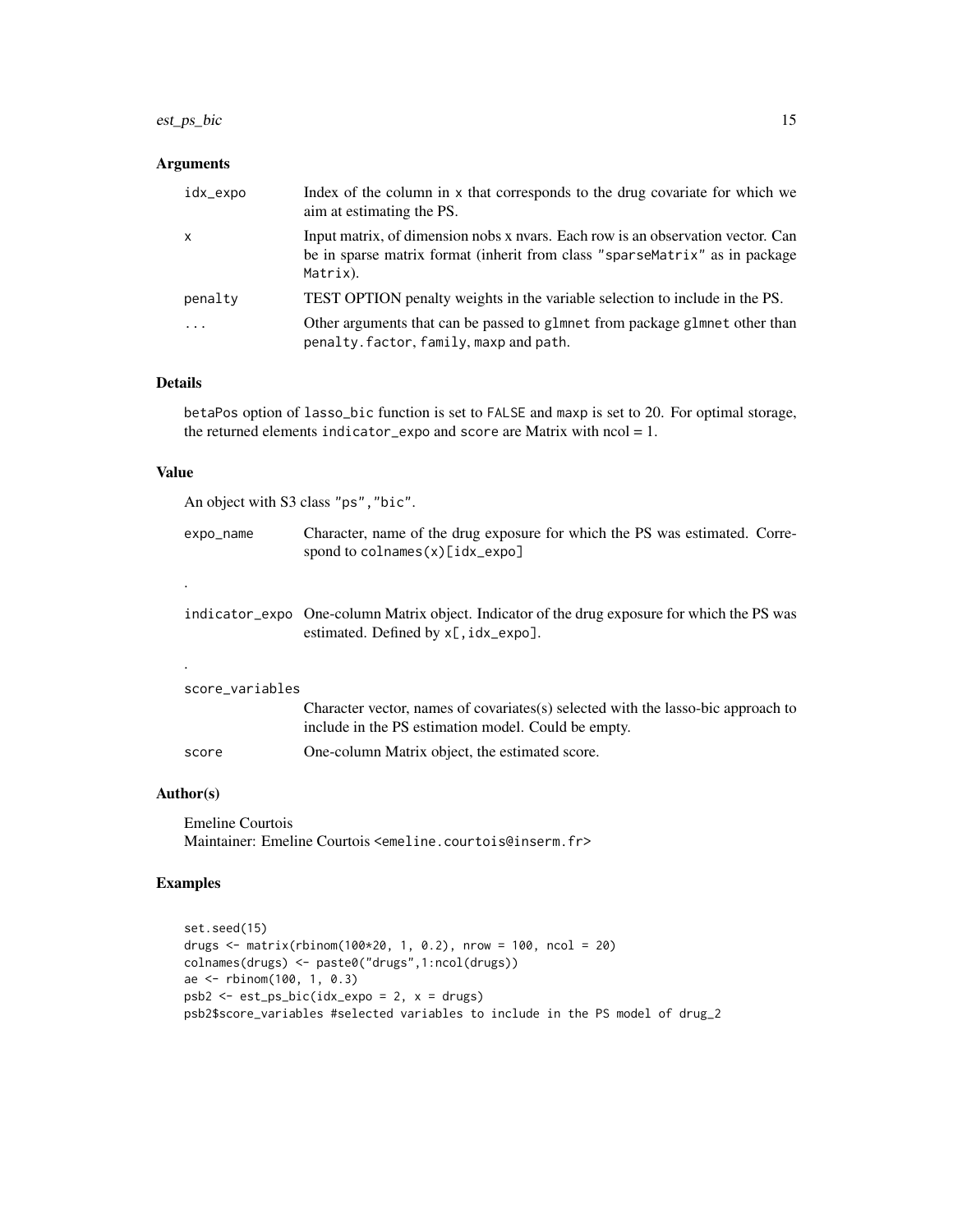<span id="page-15-0"></span>est\_ps\_hdps *propensity score estimation in high dimension with automated covariates selection using hdPS*

#### Description

Estimate a propensity score to a given drug exposure by (i) selecting among other drug covariates in x which ones to include in the PS estimation model automatically using hdPS algorithm, (ii) estimating a score using a classical logistic regression with the afore selected covariates. Internal function, not supposed to be used directly.

#### Usage

est\_ps\_hdps(idx\_expo, x, y, keep\_total = 20)

# **Arguments**

| idx_expo   | Index of the column in x that corresponds to the drug covariate for which we<br>aim at estimating the PS.                                                                  |
|------------|----------------------------------------------------------------------------------------------------------------------------------------------------------------------------|
| X          | Input matrix, of dimension nobs x nyars. Each row is an observation vector. Can<br>be in sparse matrix format (inherit from class "sparseMatrix" as in package<br>Matrix). |
| V          | Binary response variable, numeric.                                                                                                                                         |
| keep_total | number of covariates to include in the PS estimation model according to the<br>hdps algorithm ordering. Default is 20.                                                     |

#### Details

Compared to the situation of the classic use of hdps (i) there is only one dimension (the coexposition matrix) (ii) no need to expand covariates since they are already binary. In other words, in our situation hdps consists in the "prioritize covariates" step from the original algorithm, using Bross formula. We consider the correction on the interpretation on this formula made by Richard Wyss (drug epi).

#### Value

.

.

An object with S3 class "ps", "hdps".

| expo_name | Character, name of the drug exposure for which the PS was estimated. Corre- |
|-----------|-----------------------------------------------------------------------------|
|           | spond to $\text{colnames}(x)[idx\_expo]$                                    |

indicator\_expo One-column Matrix object. Indicator of the drug exposure for which the PS was estimated. Defined by x[, idx\_expo].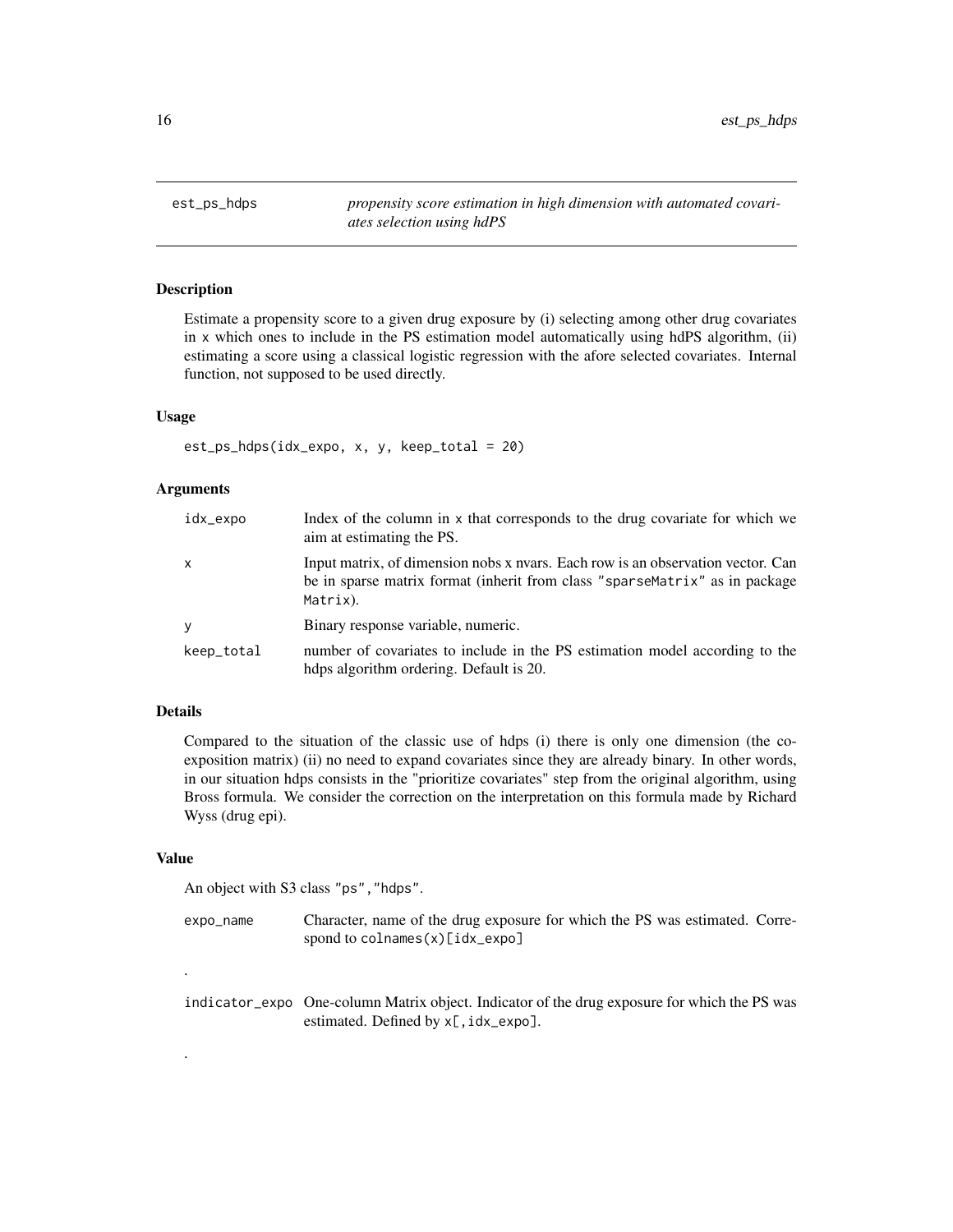# <span id="page-16-0"></span>est\_ps\_xgb 17

| score_variables |                                                                                                                                      |
|-----------------|--------------------------------------------------------------------------------------------------------------------------------------|
|                 | Character vector, names of covariates (s) selected with the hdPS algorithm to<br>include in the PS estimation model. Could be empty. |
| score           | One-column Matrix object, the estimated score.                                                                                       |

#### Author(s)

Emeline Courtois Maintainer: Emeline Courtois <emeline.courtois@inserm.fr>

# References

Schneeweiss, S., Rassen, J. A., Glynn, R. J., Avorn, J., Mogun, H., Brookhart, M. A. (2009). "High-dimensional propensity score adjustment in studies of treatment effects using health care claims data". *Epidemiology*. 20, 512–522, <https://doi.org/10.1097/EDE.0b013e3181a663cc>

#### Examples

```
set.seed(15)
drugs <- matrix(rbinom(100*20, 1, 0.2), nrow = 100, ncol = 20)
colnames(drugs) <- paste0("drugs",1:ncol(drugs))
ae <- rbinom(100, 1, 0.3)
pshdps2 <- est_ps_hdps(idx_expo = 2, x = drugs, y = ae, keep_total = 10)
pshdps2$score_variables #selected variables to include in the PS model of drug_2
```
est\_ps\_xgb *propensity score estimation in high dimension using gradient tree boosting*

# Description

Estimate a propensity score to a given drug exposure (treatment) with extreme gradient boosting. Depends on xgboost package. Internal function, not supposed to be used directly.

#### Usage

```
est_ps_xgb(
  idx_expo,
 x,
 parameters = list(eta = 0.1, max_depth = 6, objective = "binary:logistic", nthread =
    1),
 nrounds = 200,
  ...
)
```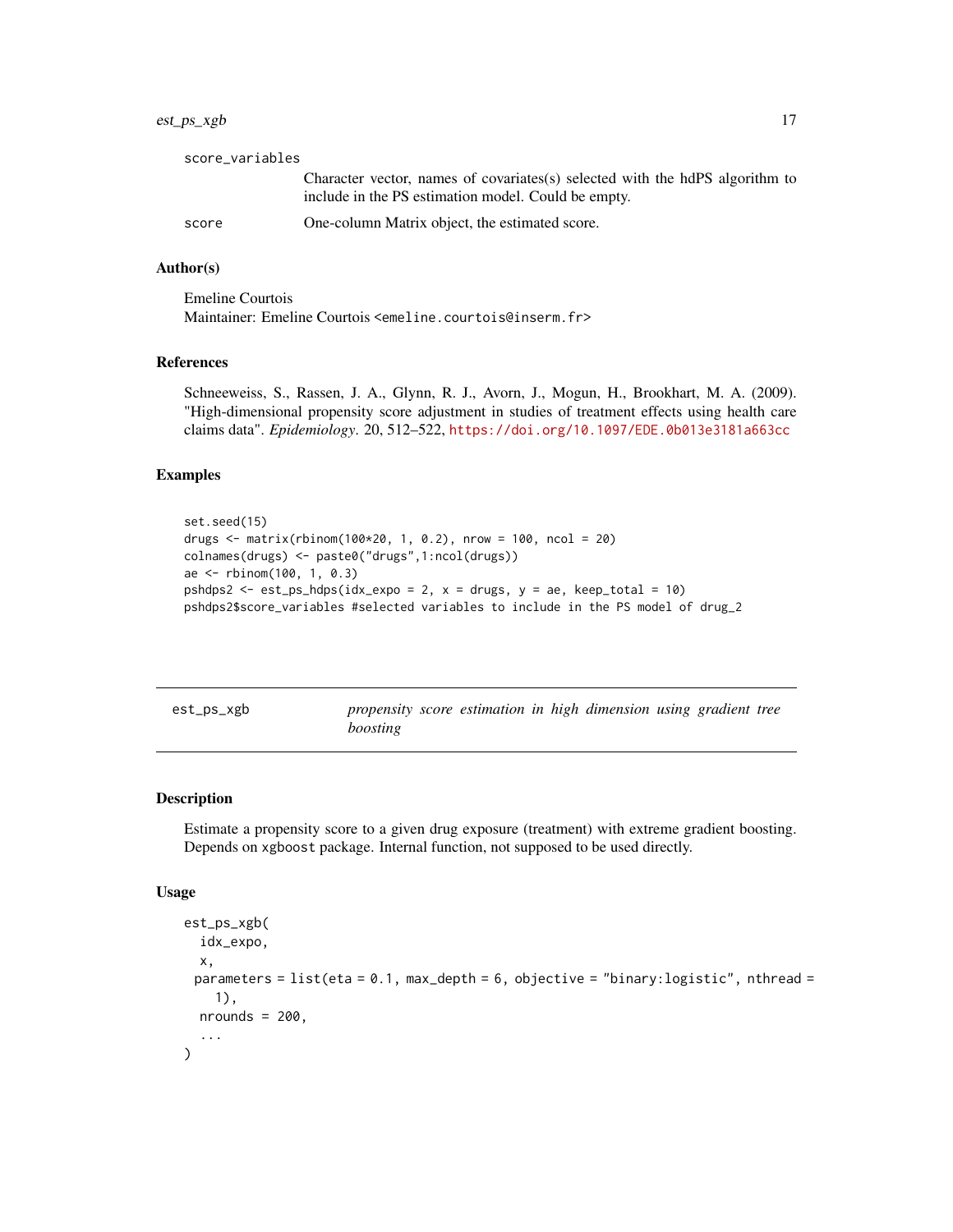# Arguments

| idx_expo     | Index of the column in x that corresponds to the drug covariate for which we<br>aim at estimating the PS.                                                                                                                                                                                                                                                          |
|--------------|--------------------------------------------------------------------------------------------------------------------------------------------------------------------------------------------------------------------------------------------------------------------------------------------------------------------------------------------------------------------|
| $\mathsf{x}$ | Input matrix, of dimension nobs x nyars. Each row is an observation vector. Can<br>be in sparse matrix format (inherit from class "sparseMatrix" as in package<br>Matrix).                                                                                                                                                                                         |
| parameters   | correspond to params in xgb. train function. The complete list of parameters is<br>available at http://xgboost.readthedocs.io/en/latest/parameter.html.<br>Default is a list with $eta=0.1$ (learning rate), $max_{\text{depth}} = 6$ (maximum length<br>of a tree), objective = "binary: $logistic$ " and nthread = 1 (number of threads<br>for parallelization). |
| nrounds      | Maximum number of boosting iterations. Default is 200.                                                                                                                                                                                                                                                                                                             |
| .            | Other arguments that can be passed to xgb. train function.                                                                                                                                                                                                                                                                                                         |
|              |                                                                                                                                                                                                                                                                                                                                                                    |

#### Value

An object with S3 class "ps","xgb".

| expo_name       | Character, name of the drug exposure for which the PS was estimated. Corre-<br>spond to $\text{colnames}(x)[idx\_\text{expo}]$                                                     |
|-----------------|------------------------------------------------------------------------------------------------------------------------------------------------------------------------------------|
| ٠               |                                                                                                                                                                                    |
|                 | indicator_expo One-column Matrix object. Indicator of the drug exposure for which the PS was<br>estimated. Defined by $x$ [, id $x$ _expo].                                        |
|                 |                                                                                                                                                                                    |
| score_variables |                                                                                                                                                                                    |
|                 | Character vector, names of covariates (s) used in a at list one tree in the gra-<br>dient tree boosting algorithm. Obtained with xgb. importance function from<br>xgboost package. |

score One-column Matrix object, the estimated score.

#### Author(s)

Emeline Courtois Maintainer: Emeline Courtois <emeline.courtois@inserm.fr>

# Examples

```
set.seed(15)
drugs <- matrix(rbinom(100*20, 1, 0.2), nrow = 100, ncol = 20)
colnames(drugs) <- paste0("drugs",1:ncol(drugs))
ae <- rbinom(100, 1, 0.3)
psxgb2 <- est_ps_xgb(idx_expo = 2, x = drugs, nrounds = 100)
psxgb2$score_variables #selected variables to include in the PS model of drug_2
```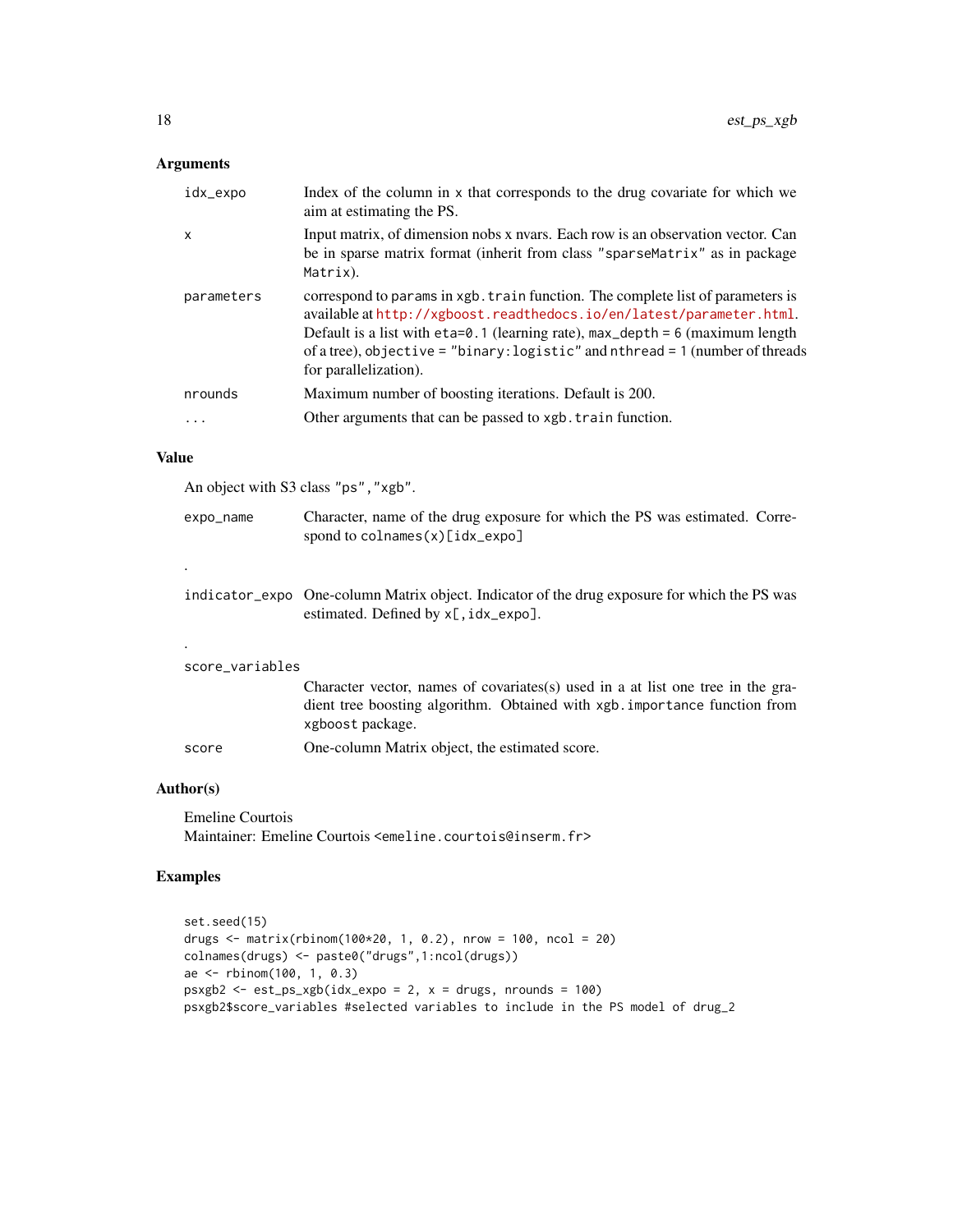<span id="page-18-0"></span>

# Description

Fit a lasso regression and use the Bayesian Information Criterion (BIC) to select a subset of selected covariates. Can deal with very large sparse data matrices. Intended for binary reponse only (option family = "binomial" is forced). Depends on the glmnet and relax.glmnet functions from the package glmnet.

#### Usage

```
lasso\_bic(x, y, maxp = 50, path = TRUE, betaPos = TRUE, ...)
```
#### Arguments

| $\boldsymbol{\mathsf{x}}$ | Input matrix, of dimension nobs x nyars. Each row is an observation vector. Can<br>be in sparse matrix format (inherit from class "sparseMatrix" as in package<br>Matrix).                                                                                                                                                                      |
|---------------------------|-------------------------------------------------------------------------------------------------------------------------------------------------------------------------------------------------------------------------------------------------------------------------------------------------------------------------------------------------|
| y                         | Binary response variable, numeric.                                                                                                                                                                                                                                                                                                              |
| maxp                      | A limit on how many relaxed coefficients are allowed. Default is 50, in g1mnet<br>option default is 'n-3', where 'n' is the sample size.                                                                                                                                                                                                        |
| path                      | Since glmnet does not do stepsize optimization, the Newton algorithm can get<br>stuck and not converge, especially with relaxed fits. With path=TRUE, each re-<br>laxed fit on a particular set of variables is computed pathwise using the orig-<br>inal sequence of lambda values (with a zero attached to the end). Default is<br>path=TRUE. |
| betaPos                   | Should the covariates selected by the procedure be positively associated with the<br>outcome? Default is TRUE.                                                                                                                                                                                                                                  |
| .                         | Other arguments that can be passed to glmnet from package glmnet other than<br>penalty.factor, family, maxp and path.                                                                                                                                                                                                                           |

#### Details

For each tested penalisation parameter  $\lambda$ , a standard version of the BIC is implemented.

$$
BIC_{\lambda} = -2l_{\lambda} + df(\lambda) * ln(N)
$$

where  $l_{\lambda}$  is the log-likelihood of the non-penalized multiple logistic regression model that includes the set of covariates with a non-zero coefficient in the penalised regression coefficient vector associated to  $\lambda$ , and  $df(\lambda)$  is the number of covariates with a non-zero coefficient in the penalised regression coefficient vector associated to  $\lambda$ , The optimal set of covariates according to this approach is the one associated with the classical multiple logistic regression model which minimizes the BIC.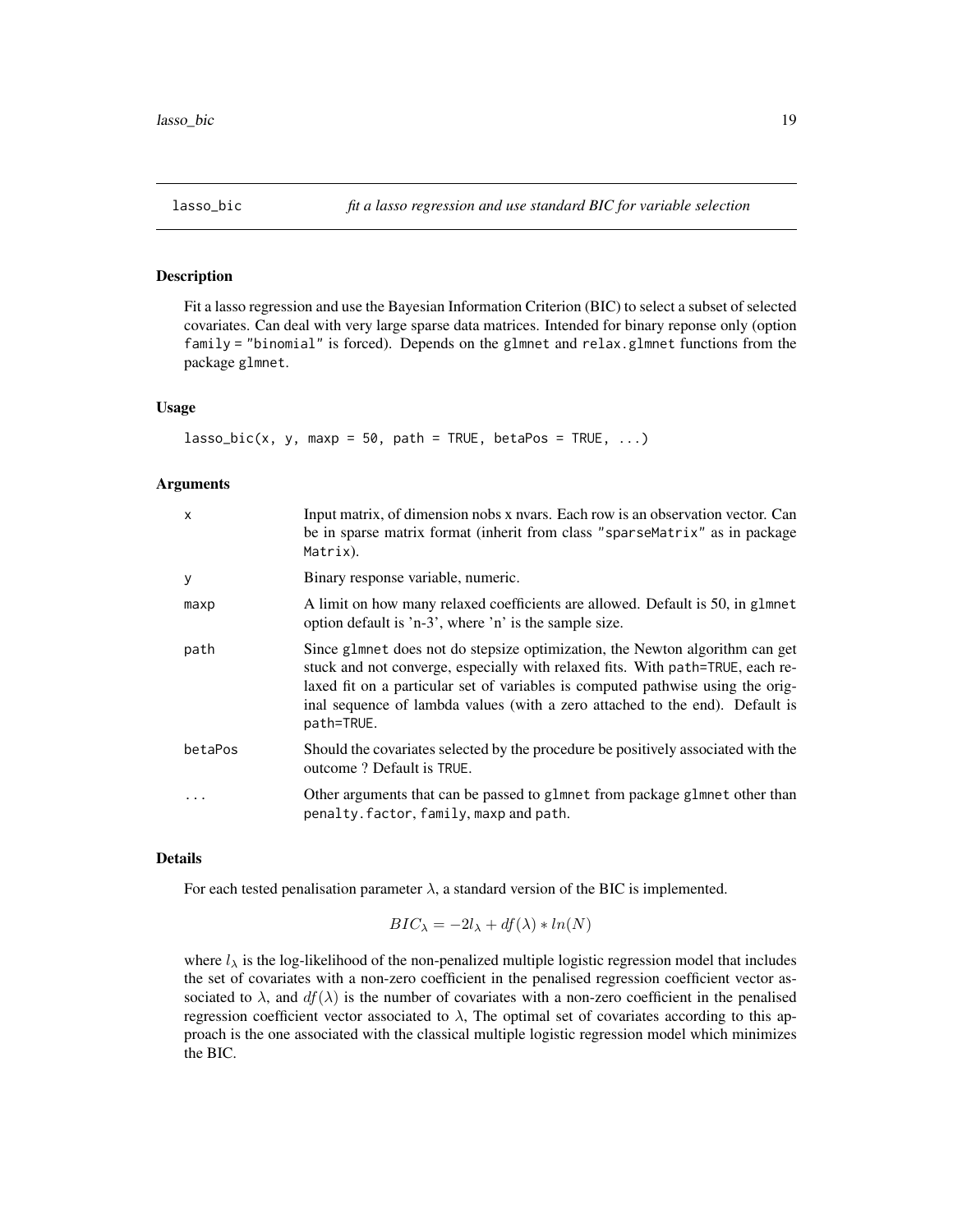# <span id="page-19-0"></span>Value

An object with S3 class "log.lasso".

beta Numeric vector of regression coefficients in the lasso. In lasso\_bic function, the regression coefficients are UNPENALIZED. Length equal to nvars.

selected\_variables

Character vector, names of variable(s) selected with the lasso-bic approach. If betaPos = TRUE, this set is the covariates with a positive regression coefficient in beta. Else this set is the covariates with a non null regression coefficient in beta. Covariates are ordering according to the p-values (two-sided if betaPos = FALSE , one-sided if betaPos = TRUE) in the classical multiple logistic regression model that minimzes the BIC.

#### Author(s)

Emeline Courtois Maintainer: Emeline Courtois <emeline.courtois@inserm.fr>

## Examples

```
set.seed(15)
drugs \le matrix(rbinom(100*20, 1, 0.2), nrow = 100, ncol = 20)
colnames(drugs) <- paste0("drugs",1:ncol(drugs))
ae <- rbinom(100, 1, 0.3)
1b \leq - lasso_bic(x = drugs, y = ae, maxp = 20)
```
lasso\_cv *wrap function for* cv.glmnet

#### **Description**

Fit a first cross-validation on lasso regression and return selected covariates. Can deal with very large sparse data matrices. Intended for binary reponse only (option  $f$ amily = "binomial" is forced). Depends on the cv.glmnet function from the package glmnet.

#### Usage

 $lasso_cv(x, y, nfollow = 5, foldid = NULL, betaPos = TRUE, ...)$ 

#### Arguments

| $\mathbf{x}$ | Input matrix, of dimension nobs x nyars. Each row is an observation vector. Can |
|--------------|---------------------------------------------------------------------------------|
|              | be in sparse matrix format (inherit from class "sparseMatrix" as in package     |
|              | Matrix).                                                                        |

y Binary response variable, numeric.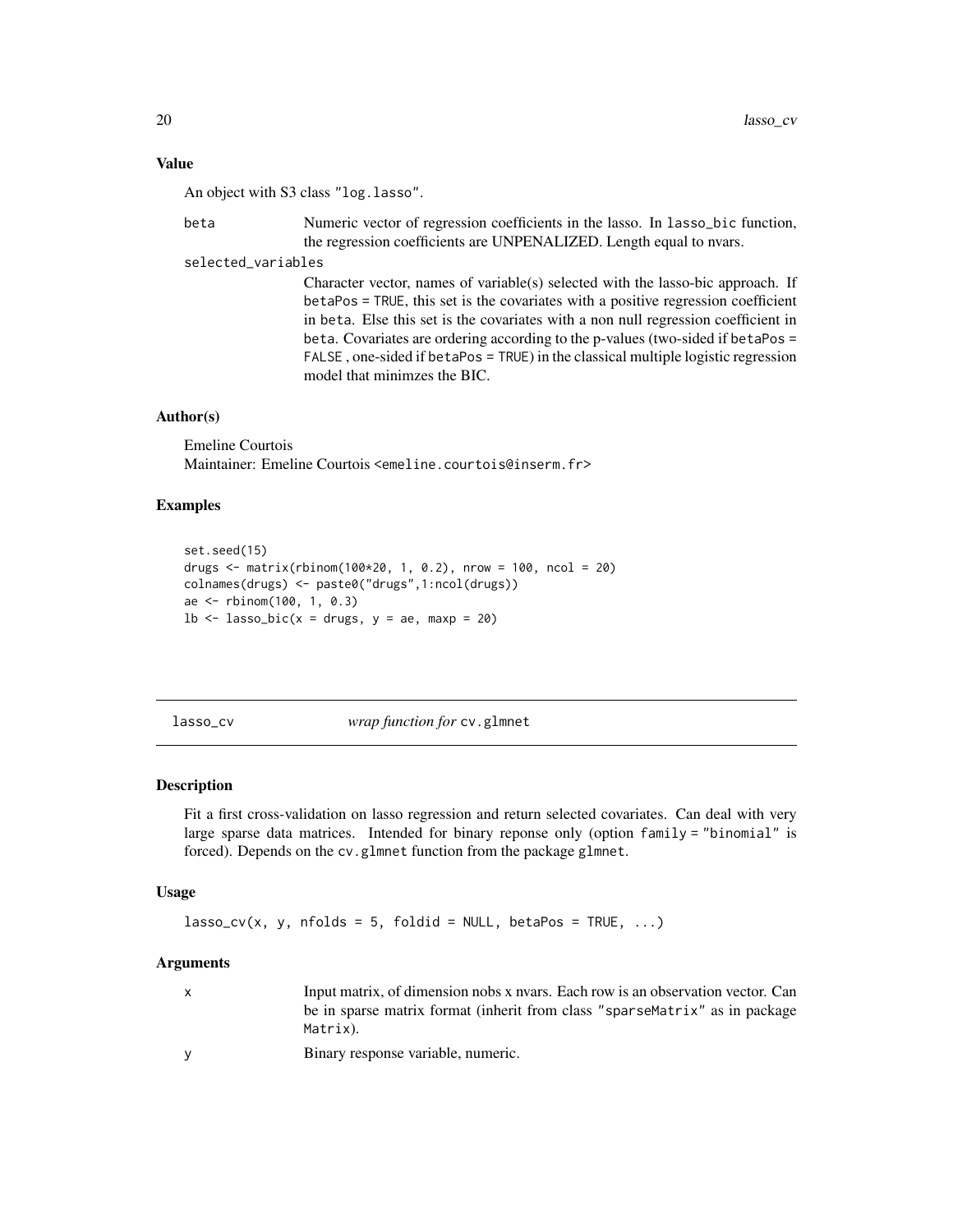# <span id="page-20-0"></span>lasso\_perm 21

| nfolds  | Number of folds - default is 5. Although nfolds can be as large as the sample<br>size (leave-one-out CV), it is not recommended for large datasets. Smallest<br>value allowable is nfolds=3. |
|---------|----------------------------------------------------------------------------------------------------------------------------------------------------------------------------------------------|
| foldid  | An optional vector of values between 1 and nfolds identifying what fold each<br>observation is in. If supplied, nfolds can be missing.                                                       |
| betaPos | Should the covariates selected by the procedure be positively associated with the<br>outcome? Default is TRUE.                                                                               |
| $\cdot$ | Other arguments that can be passed to cv.glmnet from package glmnet other<br>than nfolds, foldid, and family.                                                                                |

#### Value

An object with S3 class "log.lasso".

beta Numeric vector of regression coefficients in the lasso. In lasso\_cv function, the regression coefficients are PENALIZED. Length equal to nvars.

#### selected\_variables

Character vector, names of variable(s) selected with the lasso-cv approach. If betaPos = TRUE, this set is the covariates with a positive regression coefficient in beta. Else this set is the covariates with a non null regression coefficient in beta. Covariates are ordering according to magnitude of their regression coefficients absolute value.

#### Author(s)

Emeline Courtois Maintainer: Emeline Courtois <emeline.courtois@inserm.fr>

#### Examples

```
set.seed(15)
drugs <- matrix(rbinom(100*20, 1, 0.2), nrow = 100, ncol = 20)
colnames(drugs) <- paste0("drugs",1:ncol(drugs))
ae <- rbinom(100, 1, 0.3)
lev \leq lasso_cv(x = drugs, y = ae, n folds = 3)
```

| lasso_perm | fit a lasso regression and use standard permutation of the outcome for |
|------------|------------------------------------------------------------------------|
|            | variable selection                                                     |

#### **Description**

Performed K lasso logistic regression with K different permuted version of the outcome. For earch of the lasso regression, the  $\lambda_{m}ax$  (i.e. the smaller  $\lambda$  such as all penalized regression coefficients are shrunk to zero) is obtained. The median value of these K  $\lambda_{max}$  is used to for variable selection in the lasso regression with the non-permuted outcome. Depends on the glmnet function from the package glmnet.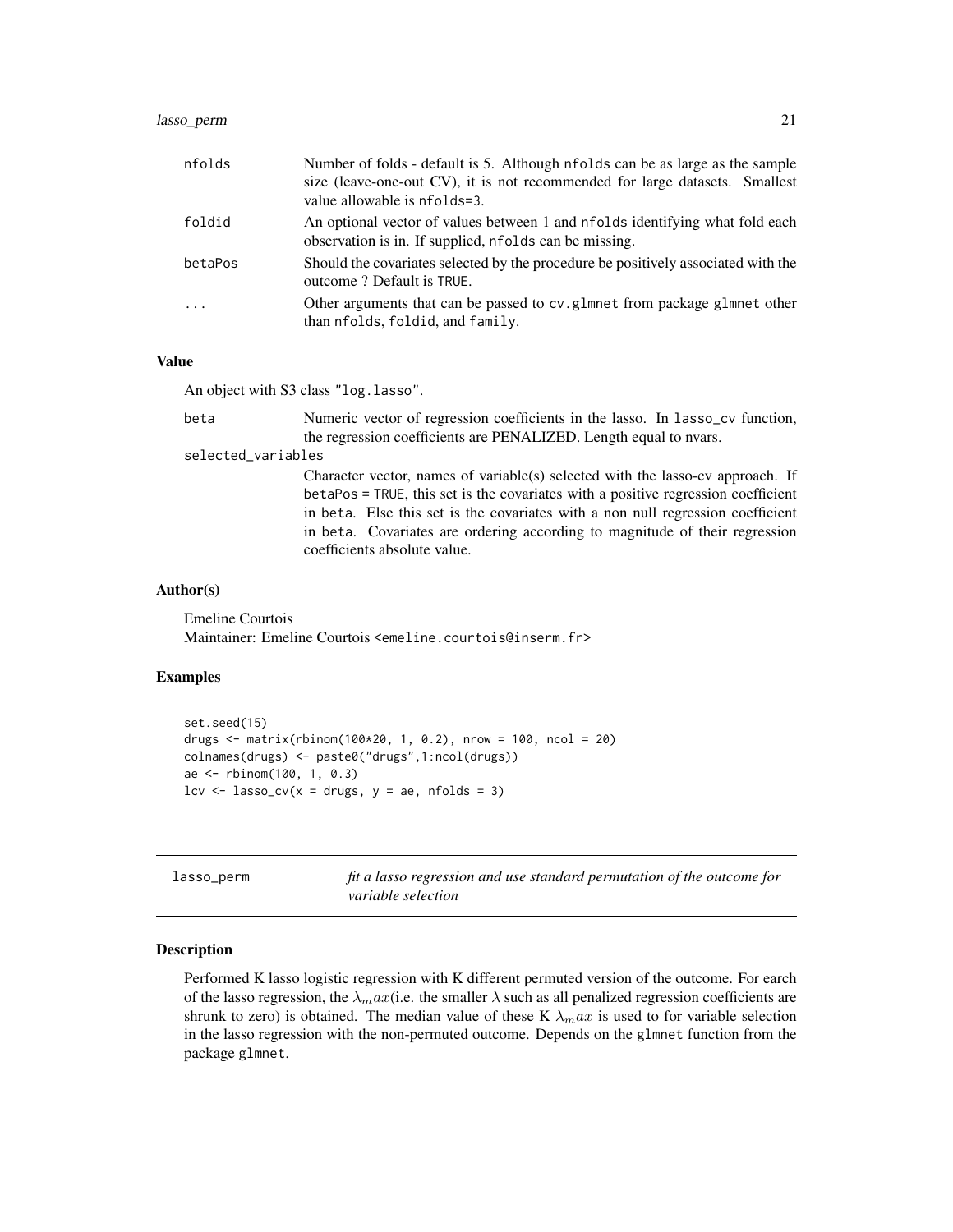#### Usage

 $lasso\_perm(x, y, K = 20, keep = NULL, betaPos = TRUE, noc = 1, ...)$ 

#### Arguments

| $\mathsf{x}$ | Input matrix, of dimension nobs x nvars. Each row is an observation vector. Can<br>be in sparse matrix format (inherit from class "sparseMatrix" as in package<br>Matrix). |
|--------------|----------------------------------------------------------------------------------------------------------------------------------------------------------------------------|
| У            | Binary response variable, numeric.                                                                                                                                         |
| К            | Number of permutations of y. Default is 20.                                                                                                                                |
| keep         | Do some variables of x have to be permuted in the same way as $y$ ? Default is<br>NULL, means no. If yes, must be a vector of covariates indices. TEST OPTION              |
| betaPos      | Should the covariates selected by the procedure be positively associated with the<br>outcome? Default is TRUE.                                                             |
| ncore        | The number of calcul units used for parallel computing. Default is 1, no paral-<br>lelization is implemented.                                                              |
| .            | Other arguments that can be passed to glmnet from package glmnet other than<br>family.                                                                                     |

# Details

The selected  $\lambda$  with this approach is defined as the closest  $\lambda$  from the median value of the K  $\lambda_{m}ax$ obtained with permutation of the outcome.

# Value

An object with S3 class "log.lasso".

beta Numeric vector of regression coefficients in the lasso In lasso\_perm function, the regression coefficients are PENALIZED. Length equal to nvars.

# selected\_variables

Character vector, names of variable(s) selected with the lasso-perm approach. If betaPos = TRUE, this set is the covariates with a positive regression coefficient in beta. Else this set is the covariates with a non null regression coefficient in beta. Covariates are ordering according to magnitude of their regression coefficients absolute value.

# Author(s)

Emeline Courtois Maintainer: Emeline Courtois <emeline.courtois@inserm.fr>

#### References

Sabourin, J. A., Valdar, W., & Nobel, A. B. (2015). "A permutation approach for selecting the penalty parameter in penalized model selection". *Biometrics*. 71(4), 1185–1194, [https://doi.](https://doi.org/10.1111/biom.12359) [org/10.1111/biom.12359](https://doi.org/10.1111/biom.12359)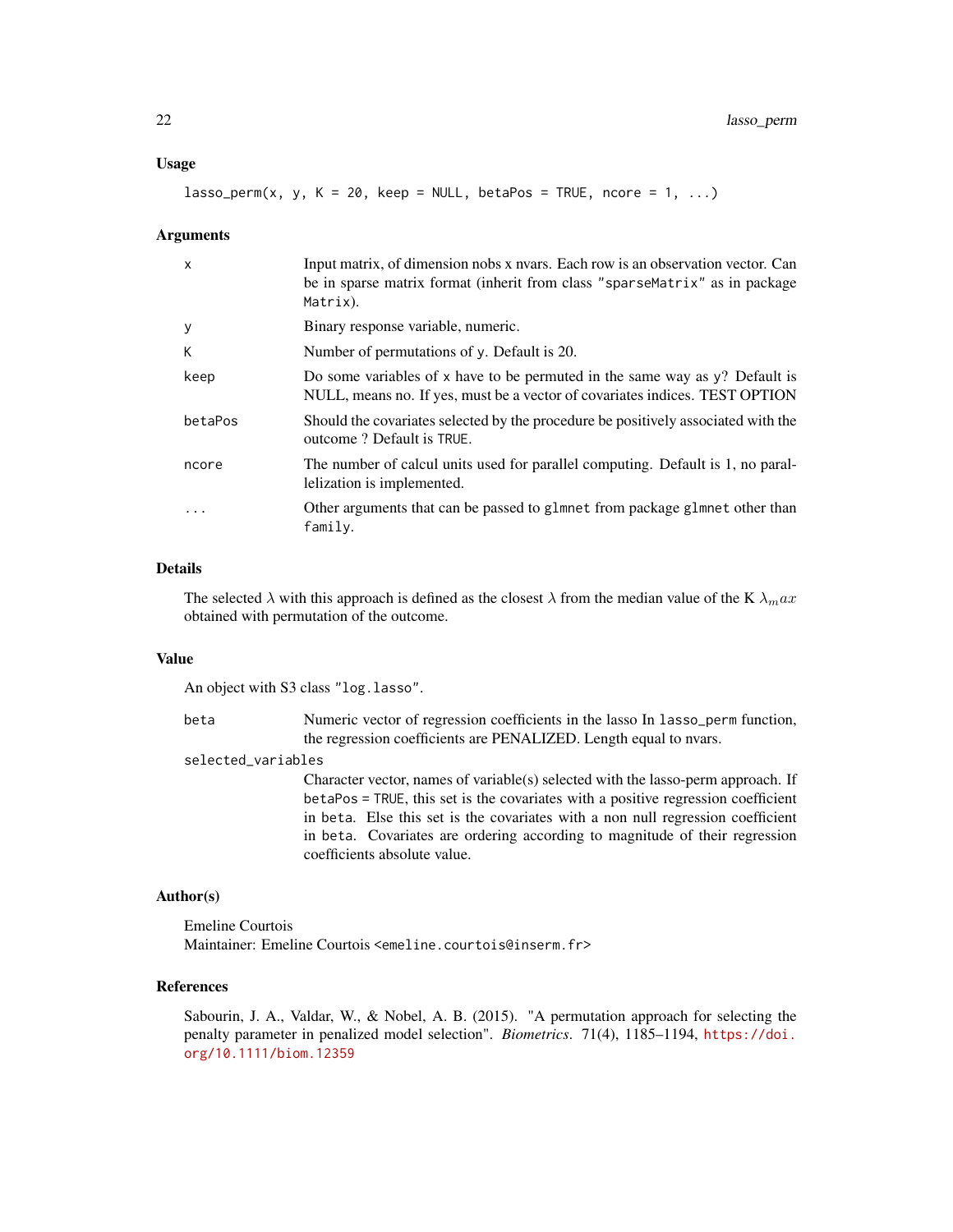#### <span id="page-22-0"></span> $p$ s\_adjust 23

# Examples

```
set.seed(15)
drugs \le matrix(rbinom(100*20, 1, 0.2), nrow = 100, ncol = 20)
colnames(drugs) <- paste0("drugs",1:ncol(drugs))
ae <- rbinom(100, 1, 0.3)
lp \leftarrow lasso\_perm(x = drugs, y = ae, K = 10)
```
ps\_adjust *adjustment on propensity score*

# Description

Implement the adjustment on propensity score for all the drug exposures of the input drug matrix x which have more than a given number of co-occurence with the outcome. The binary outcome is regressed on a drug exposure and its estimated PS, for each drug exposure considered after filtering. With this approach, a p-value is obtained for each drug and a variable selection is performed over the corrected for multiple comparisons p-values.

# Usage

```
ps_adjust(
 x,
 y,
 n_{min} = 3,
 betaPos = TRUE,est_type = "bic",
  threshold = 0.05,
 ncore = 1)
```
# Arguments

| X         | Input matrix, of dimension nobs x nyars. Each row is an observation vector. Can<br>be in sparse matrix format (inherit from class "sparseMatrix" as in package<br>Matrix). |
|-----------|----------------------------------------------------------------------------------------------------------------------------------------------------------------------------|
| y         | Binary response variable, numeric.                                                                                                                                         |
| n_min     | Numeric, Minimal number of co-occurence between a drug covariate and the<br>outcome y to estimate its score. See details belows. Default is 3.                             |
| betaPos   | Should the covariates selected by the procedure be positively associated with the<br>outcome? Default is TRUE.                                                             |
| est_type  | Character, indicates which approach is used to estimate the PS. Could be either<br>"bic", "hdps" or "xgb". Default is "bic".                                               |
| threshold | Threshold for the p-values. Default is 0.05.                                                                                                                               |
| ncore     | The number of calcul units used for parallel computing. Default is 1, no paral-<br>lelization is implemented.                                                              |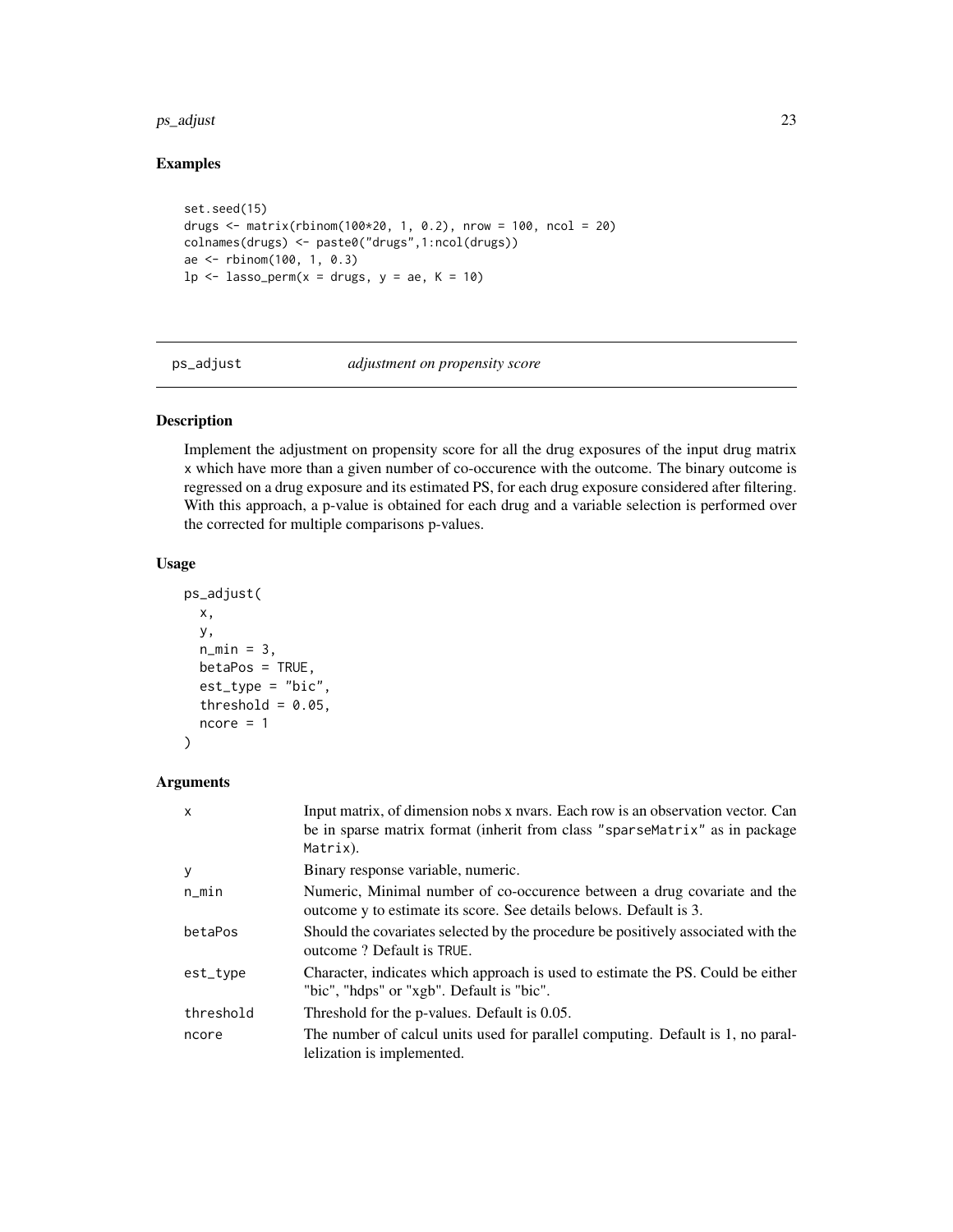#### Details

The PS could be estimated in different ways: using lasso-bic approach, the hdps algorithm or gradient tree boosting. The scores are estimated using the default parameter values of est\_ps\_bic, est\_ps\_hdps and est\_ps\_xgb functions (see documentation for details). We apply the same filter and the same multiple testing correction as in the paper UPCOMING REFERENCE: first, PS are estimated only for drug covariates which have more than n\_min co-occurence with the outcome y. Adjustment on the PS is performed for these covariates and one sided or two-sided (depend on betaPos parameter) p-values are obtained. The p-values of the covariates not retained after filtering are set to 1. All these p-values are then adjusted for multiple comparaison with the Benjamini-Yekutieli correction. COULD BE VERY LONG. Since this approach (i) estimate a score for several drug covariates and (ii) perform an adjustment on these scores, parallelization is highly recommanded.

# Value

An object with S3 class "ps","adjust","\*", where "\*" is "bic", "hdps" or "xgb"according on how the score were estimated.

estimates Regression coefficients associated with the drug covariates. Numeric, length equal to the number of selected variables with this approach. Some elements could be NA if (i) the corresponding covariate was filtered out, (ii) adjustment model did not converge. Trying to estimate the score in a different way could help, but it's not insured.

#### corrected\_pvals

One sided p-values if betaPos = TRUE, two-sided p-values if betaPos = FALSE adjusted for multiple testing. Numeric, length equal to nvars.

selected\_variables

Character vector, names of variable(s) selected with the ps-adjust approach. If betaPos = TRUE, this set is the covariates with a corrected one-sided p-value lower than threshold. Else this set is the covariates with a corrected twosided p-value lower than threshold. Covariates are ordering according to their corrected p-value.

## Author(s)

Emeline Courtois Maintainer: Emeline Courtois <emeline.courtois@inserm.fr>

#### References

Benjamini, Y., & Yekuteli, D. (2001). "The Control of the False Discovery Rate in Multiple Testing under Dependency". *The Annals of Statistics*. 29(4), 1165–1188, doi: doi: [10.1214/aos/](https://doi.org/10.1214/aos/1013699998) [1013699998.](https://doi.org/10.1214/aos/1013699998)

#### Examples

```
set.seed(15)
drugs <- matrix(rbinom(100*20, 1, 0.2), nrow = 100, ncol = 20)
```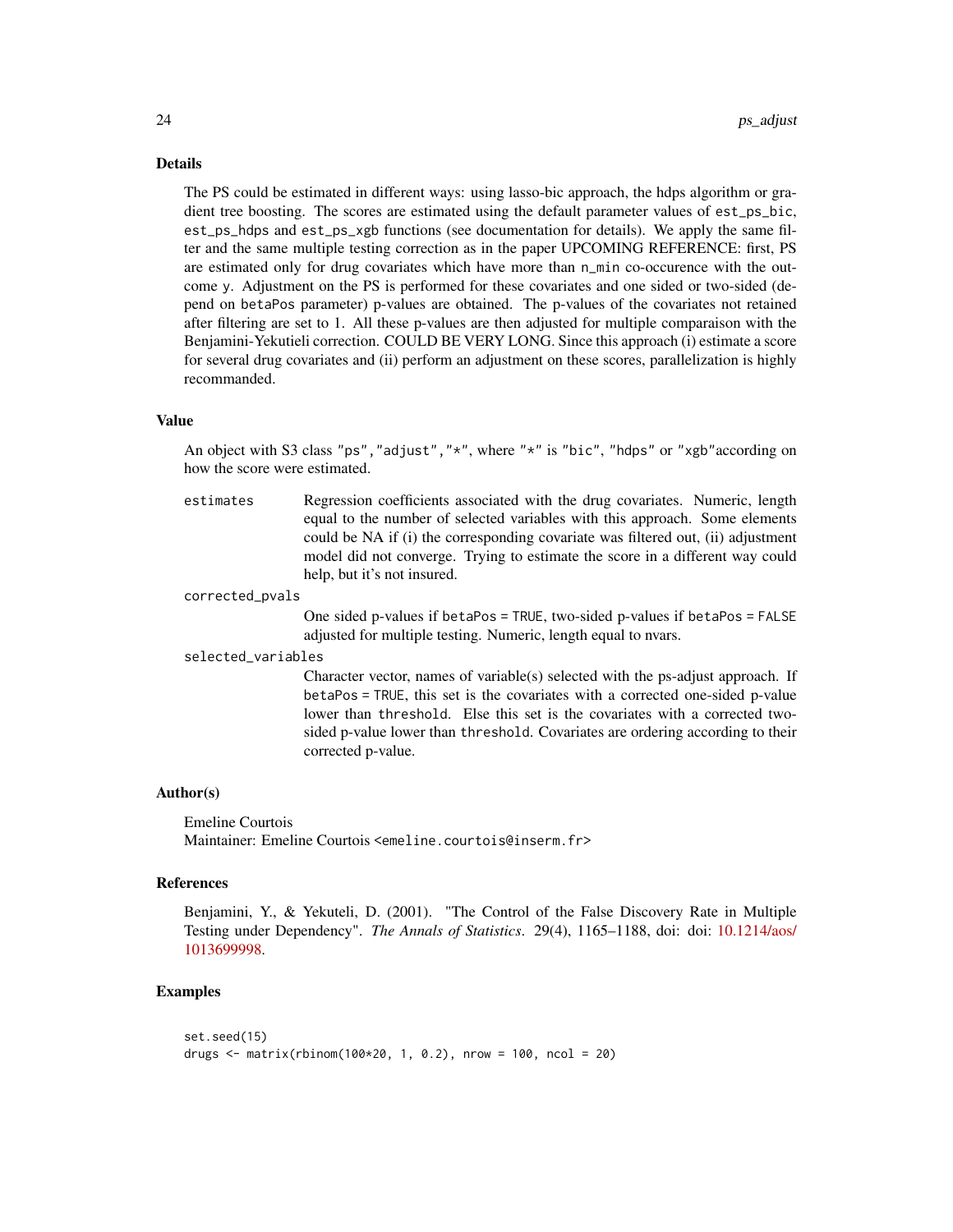```
colnames(drugs) <- paste0("drugs",1:ncol(drugs))
ae <- rbinom(100, 1, 0.3)
adjps \leq ps_adjust(x = drugs, y = ae, n_min = 10)
```
ps\_adjust\_one *adjustment on propensity score for one drug exposure*

#### Description

Implement the adjustment on propensity score for one drug exposure. The binary outcome is regressed on the drug exposure of interest and its estimated PS. Internal function, not supposed to be used directly.

# Usage

ps\_adjust\_one(ps\_est, y)

#### Arguments

| ps_est | An object of class "ps", "*" where "*" is "bic", "hdps" or "xgb" accord-         |
|--------|----------------------------------------------------------------------------------|
|        | ing on how the score was estimated, respective outputs of internal functions     |
|        | est_ps_bic, est_ps_hdps, est_ps_xgb. It is a list with the following ele-        |
|        | ments: * score_type: character, name of the drug exposure for which the PS       |
|        | was estimated. * indicator_expo: indicator of the drugs exposure for which the   |
|        | PS was estimated. One-column Matrix object. * score_variables: Character vec-    |
|        | tor, names of covariate(s) selected to include in the PS estimation model. Could |
|        | be empty. *score: One-column Matrix object, the estimated score.                 |
| У      | Binary response variable, numeric.                                               |

#### Details

The PS could be estimated in different ways: using lasso-bic approach, the hdPS algorithm or gradient tree boosting using functions est\_ps\_bic, est\_ps\_hdps and est\_ps\_xgb respectivelly.

#### Value

An object with S3 class "ps","adjust"

| expo_name                                                        | Character, name of the drug exposure for which the PS was estimated.          |
|------------------------------------------------------------------|-------------------------------------------------------------------------------|
| estimate                                                         | Regression coefficient associated with the drug exposure in adjustment on PS. |
| pval_1sided                                                      | One sided p-value associated with the drug exposure in adjustment on PS.      |
| pval_2sided                                                      | Two sided p-value associated with the drug exposure in adjustment on PS.      |
| Could return $NA$ if the adjustment on the $DC$ did not converge |                                                                               |

Could return NA if the adjustment on the PS did not converge.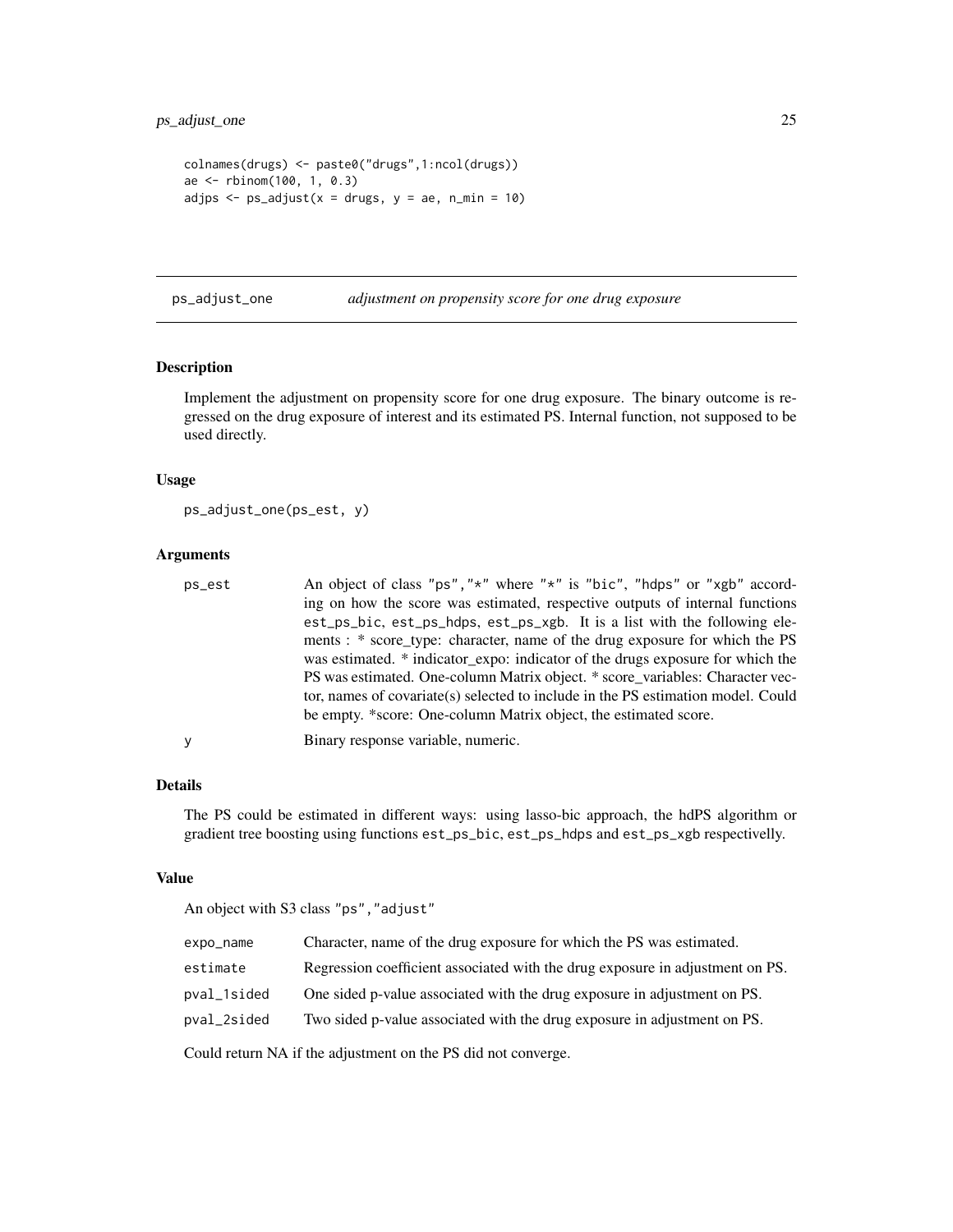#### Author(s)

Emeline Courtois Maintainer: Emeline Courtois <emeline.courtois@inserm.fr>

#### Examples

```
set.seed(15)
drugs <- matrix(rbinom(100*20, 1, 0.2), nrow = 100, ncol = 20)
colnames(drugs) <- paste0("drugs",1:ncol(drugs))
ae <- rbinom(100, 1, 0.3)
pshdps2 <- est_ps_hdps(idx_expo = 2, x = dr ugs, y = ae, keep_total = 10)
adjps2 <- ps_adjust_one(ps_est = pshdps2, y = ae)
adjps2$estimate #estimated strength of association between drug_2 and the outcome by PS adjustment
```
ps\_pond *weihting on propensity score*

#### **Description**

Implement the weighting on propensity score with Matching Weights (MW) or the Inverse Probability of Treatment Weighting (IPTW) for all the drug exposures of the input drug matrix x which have more than a given number of co-occurence with the outcome. The binary outcome is regressed on a drug exposure through a classical weighted regression, for each drug exposure considered after filtering. With this approach, a p-value is obtained for each drug and a variable selection is performed over the corrected for multiple comparisons p-values.

#### Usage

```
ps_pond(
 x,
 y,
 n_{min} = 3,
 betaPos = TRUE,weights_type = c("mw", "iptw"),truncation = FALSE,
  q = 0.025,
  est_type = "bic",
  threshold = 0.05,
  ncore = 1)
```
#### **Arguments**

x Input matrix, of dimension nobs x nvars. Each row is an observation vector. Can be in sparse matrix format (inherit from class "sparseMatrix" as in package Matrix).

<span id="page-25-0"></span>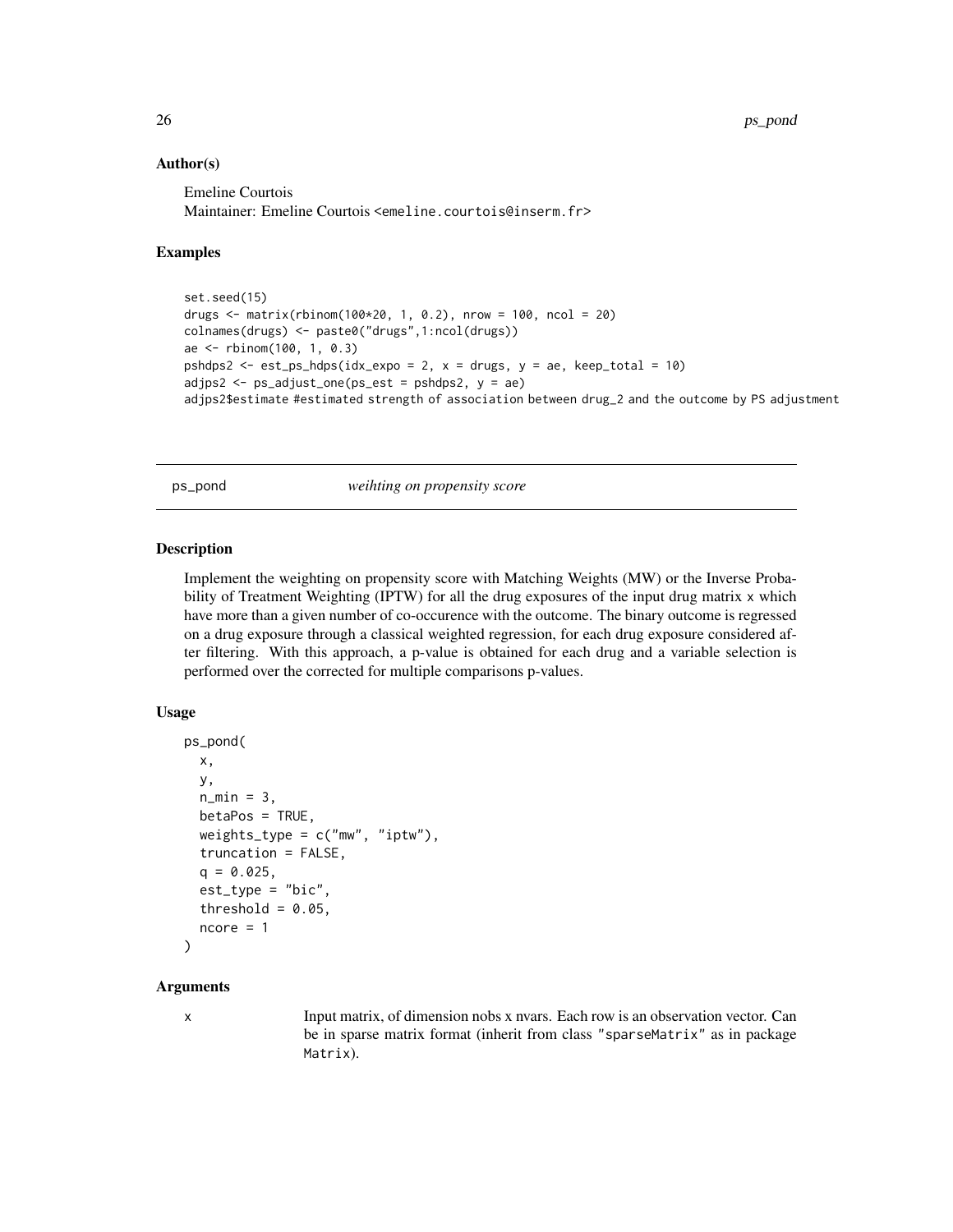ps\_pond 27

| y            | Binary response variable, numeric.                                                                                                             |
|--------------|------------------------------------------------------------------------------------------------------------------------------------------------|
| n_min        | Numeric, Minimal number of co-occurence between a drug covariate and the<br>outcome y to estimate its score. See details belows. Default is 3. |
| betaPos      | Should the covariates selected by the procedure be positively associated with the<br>outcome? Default is TRUE.                                 |
| weights_type | Character. Indicates which type of weighting is implemented. Could be either<br>"mw" or "iptw".                                                |
| truncation   | Bouleen, should we do weight truncation? Default is FALSE.                                                                                     |
| q            | If truncation is TRUE, quantile value for weight truncation. Ignored if truncation<br>is FALSE. Default is $2.5\%$ .                           |
| est_type     | Character, indicates which approach is used to estimate the propensity score.<br>Could be either "bic", "hdps" or "xgb". Default is "bic".     |
| threshold    | Threshold for the p-values. Default is 0.05.                                                                                                   |
| ncore        | The number of calcul units used for parallel computing. Default is 1, no paral-<br>lelization is implemented.                                  |

# Details

The MW are defined by

$$
mw_i = min(PS_i, 1 - PS_i)/[(expo_i) * PS_i + (1 - expo_i) * (1 - PS_i)]
$$

and weights from IPTW by

$$
iptw_i = expo_i/PS_i + (1 - expo_i)/(1 - PS_i)
$$

where  $expo_i$  is the drug exposure indicator. The PS could be estimated in different ways: using lasso-bic approach, the hdps algorithm or gradient tree boosting. The scores are estimated using the default parameter values of est\_ps\_bic, est\_ps\_hdps and est\_ps\_xgb functions (see documentation for details). We apply the same filter and the same multiple testing correction as in the paper UPCOMING REFERENCE: first, PS are estimated only for drug covariates which have more than n\_min co-occurence with the outcome y. Adjustment on the PS is performed for these covariates and one sided or two-sided (depend on betaPos parameter) p-values are obtained. The p-values of the covariates not retained after filtering are set to 1. All these p-values are then adjusted for multiple comparaison with the Benjamini-Yekutieli correction. COULD BE VERY LONG. Since this approach (i) estimate a score for several drug covariates and (ii) perform an adjustment on these scores, parallelization is highly recommanded.

# Value

An object with S3 class "ps", " $\star$ ", " $\star$ ", where " $\star$ " is "mw" or "iptw", same as the input parameter weights\_type, and "\*\*" is "bic", "hdps" or "xgb" according on how the score was estimated.

estimates Regression coefficients associated with the drug covariates. Numeric, length equal to the number of selected variables with this approach. Some elements could be NA if (i) the corresponding covariate was filtered out, (ii) weigted regression did not converge. Trying to estimate the score in a different way could help, but it's not insured.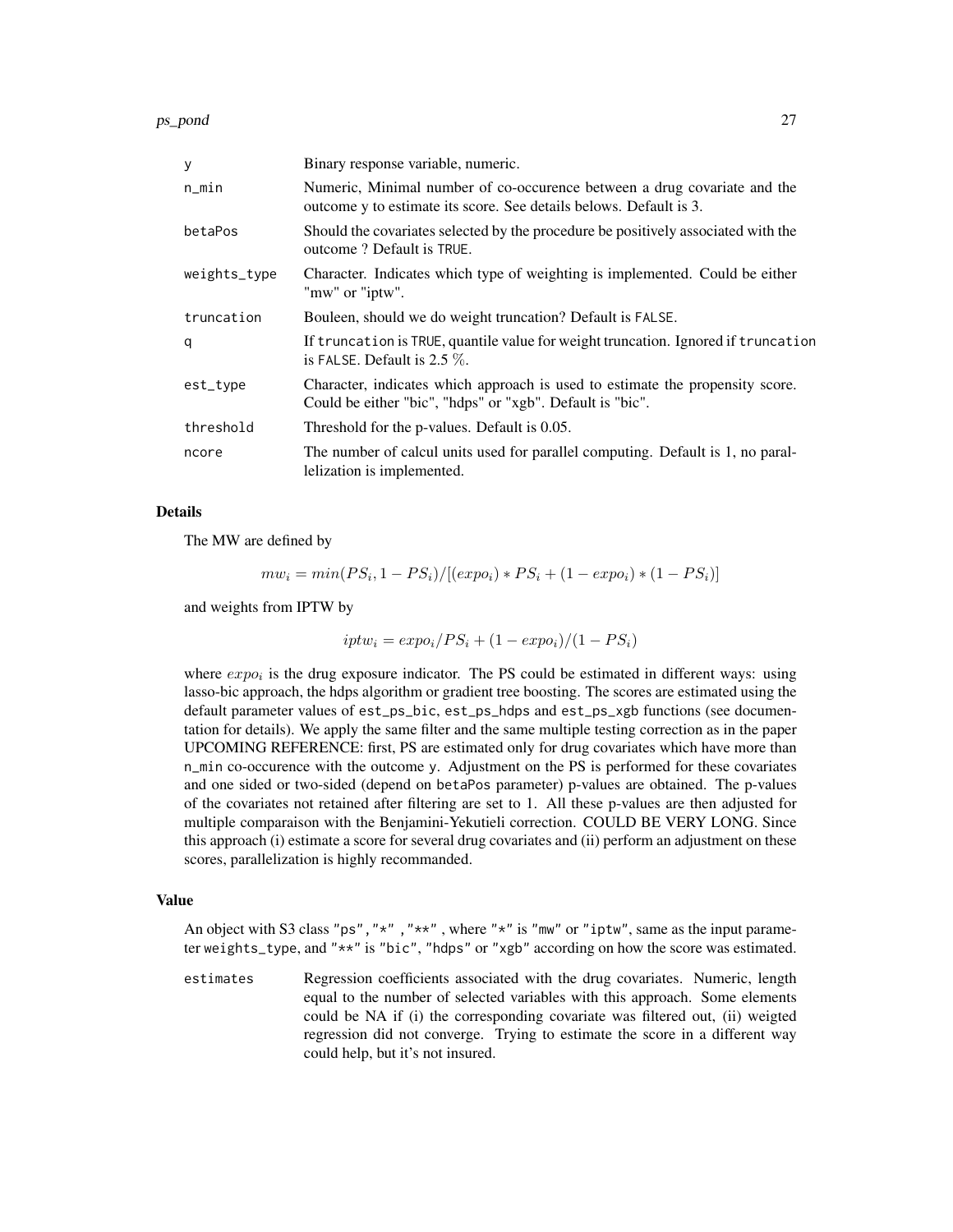#### <span id="page-27-0"></span>corrected\_pvals

One sided p-values if betaPos = TRUE, two-sided p-values if betaPos = FALSE adjusted for multiple testing. Numeric, length equal to nvars.

#### selected\_variables

Character vector, names of variable(s) selected with the weighting on PS based approach. If betaPos = TRUE, this set is the covariates with a corrected onesided p-value lower than threshold. Else this set is the covariates with a corrected two-sided p-value lower than threshold. Covariates are ordering according to their corrected p-value.

#### Author(s)

Emeline Courtois Maintainer: Emeline Courtois <emeline.courtois@inserm.fr>

# References

Benjamini, Y., & Yekuteli, D. (2001). "The Control of the False Discovery Rate in Multiple Testing under Dependency". *The Annals of Statistics*. 29(4), 1165–1188, doi: doi: [10.1214/aos/](https://doi.org/10.1214/aos/1013699998) [1013699998.](https://doi.org/10.1214/aos/1013699998)

#### Examples

```
set.seed(15)
drugs <- matrix(rbinom(100*20, 1, 0.2), nrow = 100, ncol = 20)
colnames(drugs) <- paste0("drugs",1:ncol(drugs))
ae <- rbinom(100, 1, 0.3)
pondps \leq ps_pond(x = drugs, y = ae, n_min = 10, weights_type = "iptw")
```
ps\_pond\_one *weihting on propensity score for one drug exposure*

#### **Description**

Implement the weighting on propensity score with Matching Weights (MW) or the Inverse Probability of Treatment Weighting (IPTW) for one drug exposure. The binary outcome is regressed on the drug exposure of interest through a classical weighted regression. Internal function, not supposed to be used directly.

#### Usage

```
ps_pond_one(
  ps_est,
  y,
  weights_type = c("mw", "iptw"),
```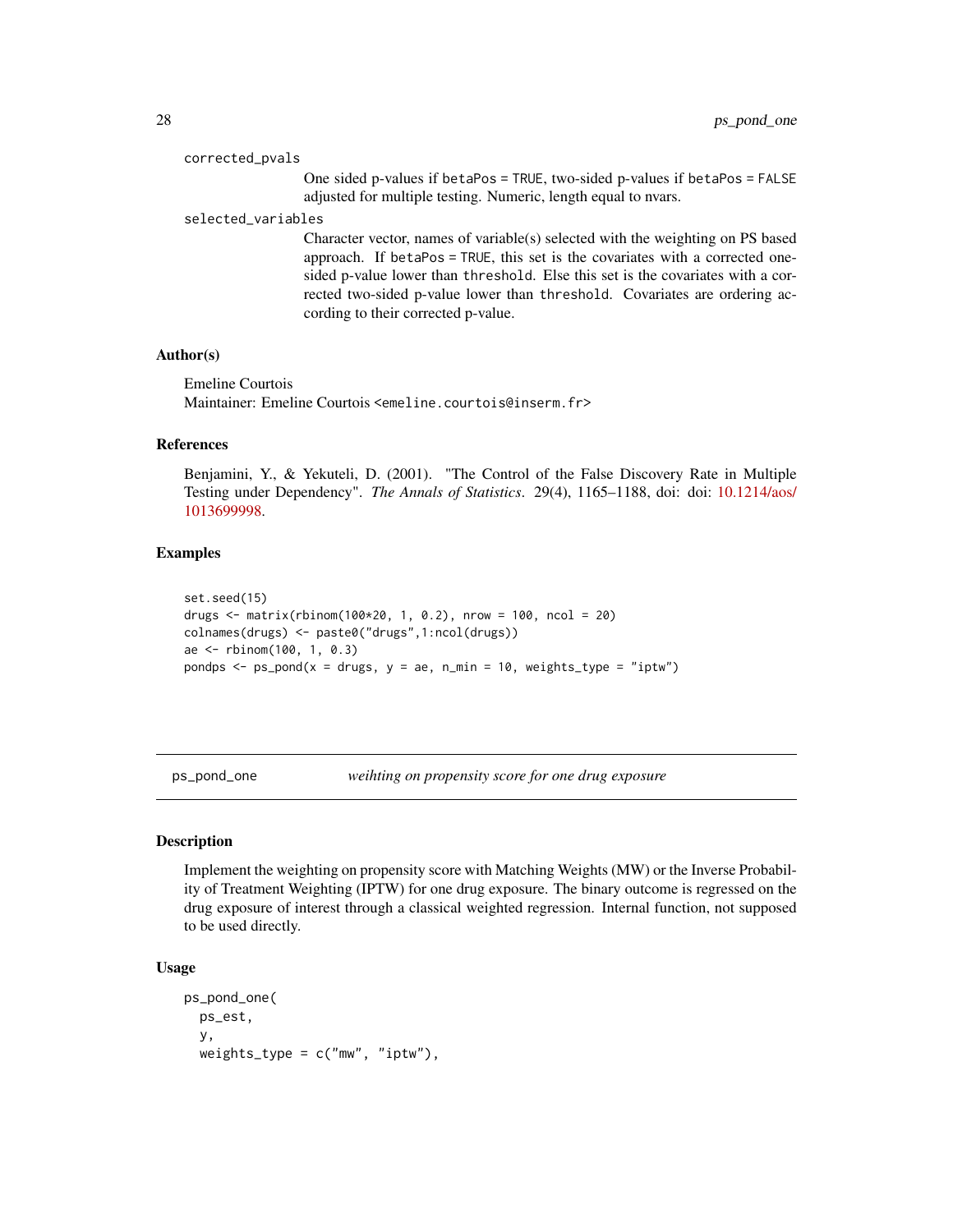```
truncation = FALSE,
  q = 0.025\lambda
```
# Arguments

| ps_est       | An object of class "ps", "*" where "*" is "bic", "hdps" or "xgb" accord-<br>ing on how the score was estimated, respective outputs of internal functions<br>est_ps_bic, est_ps_hdps, est_ps_xgb. It is a list with the following ele-<br>ments: * score_type: character, name of the drug exposure for which the PS<br>was estimated. * indicator_expo: indicator of the drugs exposure for which the<br>PS was estimated. One-column Matrix object. * score_variables: Character vec-<br>tor, names of covariate(s) selected to include in the PS estimation model. Could<br>be empty. *score: One-column Matrix object, the estimated score. |
|--------------|------------------------------------------------------------------------------------------------------------------------------------------------------------------------------------------------------------------------------------------------------------------------------------------------------------------------------------------------------------------------------------------------------------------------------------------------------------------------------------------------------------------------------------------------------------------------------------------------------------------------------------------------|
| y            | Binary response variable, numeric.                                                                                                                                                                                                                                                                                                                                                                                                                                                                                                                                                                                                             |
| weights_type | Character. Indicates which type of weighting is implemented. Could be either<br>"mw" or "iptw".                                                                                                                                                                                                                                                                                                                                                                                                                                                                                                                                                |
| truncation   | Bouleen, should we do weight truncation? Default is FALSE.                                                                                                                                                                                                                                                                                                                                                                                                                                                                                                                                                                                     |
| q            | If truncation is TRUE, quantile value for weight truncation. Ignored if truncation<br>is FALSE. Default is $2.5\%$ .                                                                                                                                                                                                                                                                                                                                                                                                                                                                                                                           |

# Details

The MW are defined by

$$
mw_i = min(PS_i, 1 - PS_i)/[(expo_i) * PS_i + (1 - expo_i) * (1 - PS_i)]
$$

and weights from IPTW by

$$
iptw_i = expo_i/PS_i + (1 - expo_i)/(1 - PS_i)
$$

where  $expo_i$  is the drug exposure indicator. The PS could be estimated in different ways: using lasso-bic approach, the hdPS algorithm or gradient tree boosting using functions est\_ps\_bic, est\_ps\_hdps and est\_ps\_xgb respectivelly.

# Value

An object with S3 class "ps", "\*", where "\*" is "mw" or "iptw", same as the input parameter weights\_type

| expo_name                                                  | Character, name of the drug exposure for which the PS was estimated.          |  |
|------------------------------------------------------------|-------------------------------------------------------------------------------|--|
| estimate                                                   | Regression coefficient associated with the drug exposure in adjustment on PS. |  |
| pval_1sided                                                | One sided p-value associated with the drug exposure in adjustment on PS.      |  |
| pval_2sided                                                | Two sided p-value associated with the drug exposure in adjustment on PS.      |  |
| $C = \begin{bmatrix} 1 & 1 & 1 \\ 1 & 1 & 1 \end{bmatrix}$ |                                                                               |  |

Could return NA if the adjustment on the PS did not converge.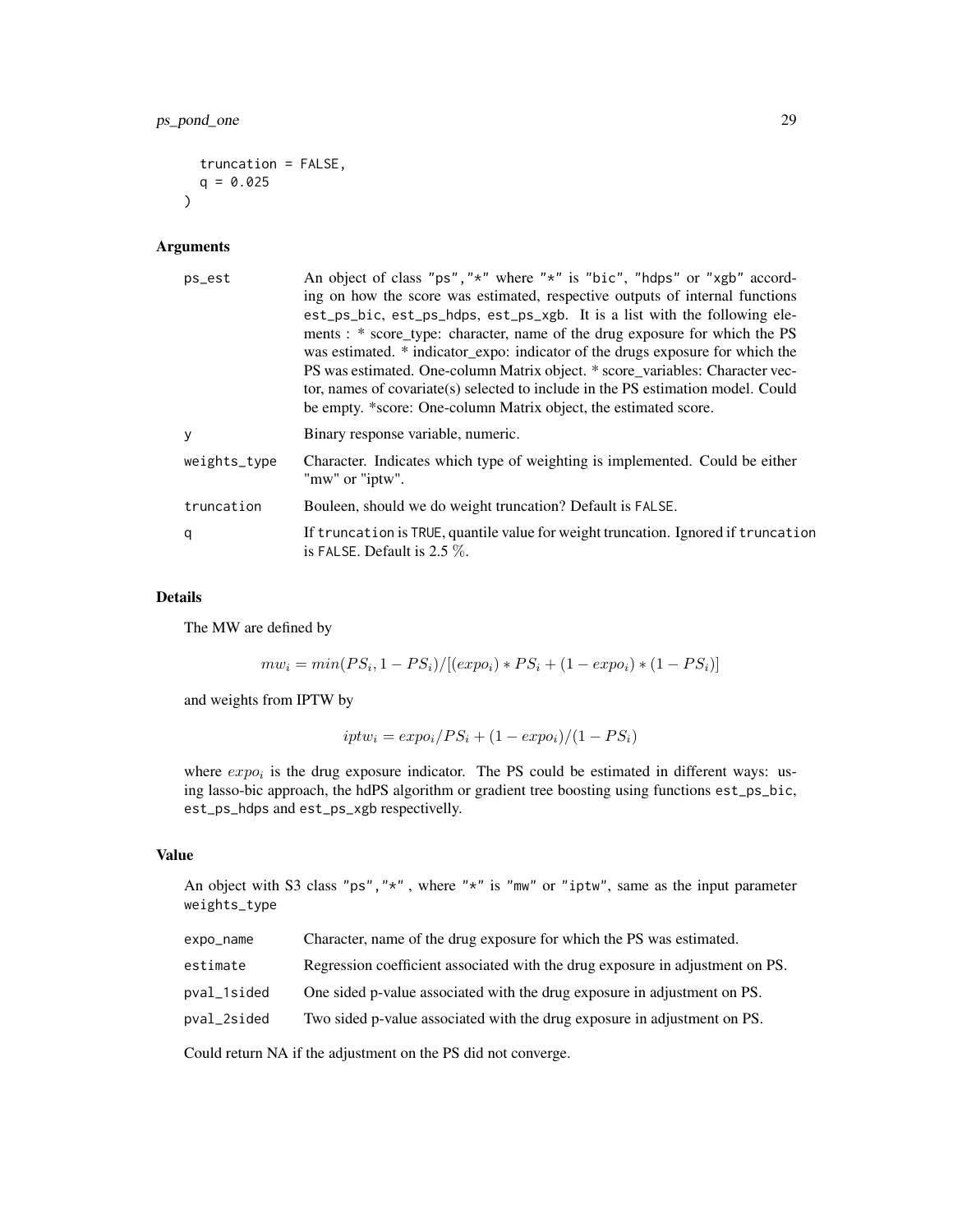#### Author(s)

Emeline Courtois Maintainer: Emeline Courtois <emeline.courtois@inserm.fr>

# Examples

```
set.seed(15)
drugs <- matrix(rbinom(100*20, 1, 0.2), nrow = 100, ncol = 20)
colnames(drugs) <- paste0("drugs",1:ncol(drugs))
ae <- rbinom(100, 1, 0.3)
pshdps2 <- est_ps_hdps(idx_expo = 2, x = drugs, y = ae, keep_total = 10)
pondps2 <- ps_pond_one(ps_est = pshdps2, y = ae, weights_type = "iptw")
pondps2$estimate #estimated strength of association between drug_2 and the outcome by PS weighting
```
summary\_stat *Summary statistics for main adapt4pv package functions*

# Description

Return the Sensitivity and the False Discovery Rate of an approach implemeted by the main functions of adapt4pv package.

#### Usage

```
summary_stat(object, true_pos, q = 10)
```
#### Arguments

| object   | An object of class "log.lasso", "cisl", "adaptive" and "*", "ps", "**"<br>where " $\star$ " is either "adjust", "iptw" or "mw" and " $\star\star$ " is either "bic", "hdps"<br>or " $xgb$ ". |
|----------|----------------------------------------------------------------------------------------------------------------------------------------------------------------------------------------------|
| true_pos | Character vector, names of the true positives controls                                                                                                                                       |
| q        | Quantile value for variable selection with an object of class "cisl". Possible<br>values are $5, 10, 15, 20$ . Default is $10$                                                               |

#### Value

A data frame wich details for the signal detection method implemented in object: its number of generated signals, its sensitivity and its false discovery rate.

#### Author(s)

Emeline Courtois Maintainer: Emeline Courtois <emeline.courtois@inserm.fr>

<span id="page-29-0"></span>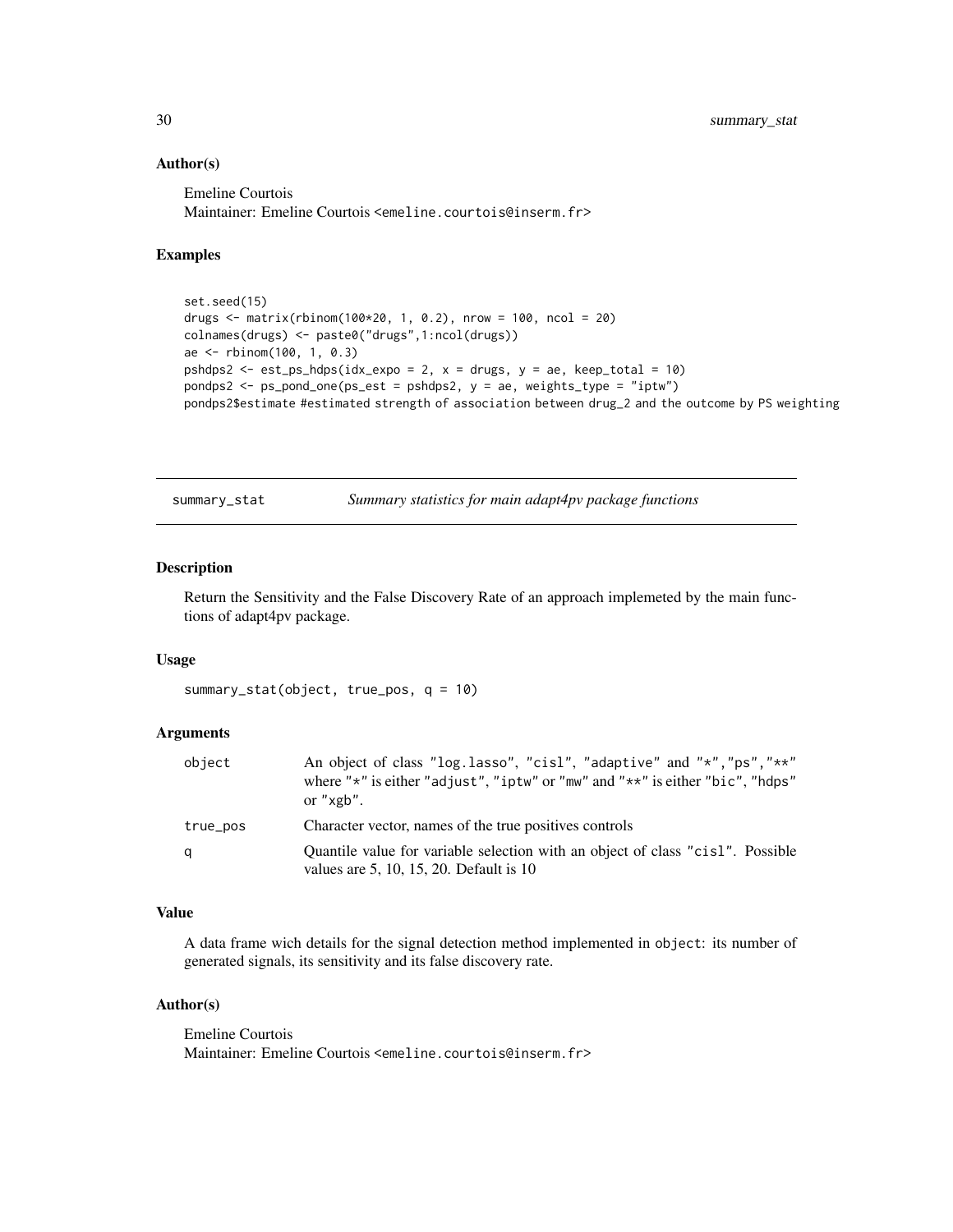# summary\_stat 31

# Examples

```
set.seed(15)
drugs \le matrix(rbinom(100*20, 1, 0.2), nrow = 100, ncol = 20)
colnames(drugs) <- paste0("drugs",1:ncol(drugs))
ae <- rbinom(100, 1, 0.3)
lcv \leftarrow lasso_cv(x = drugs, y = ae, n folds = 3)summary_stat(object = lcv, true_pos = colnames(drugs)[1:10])
# the data are not simulated in such a way that there are true positives
```